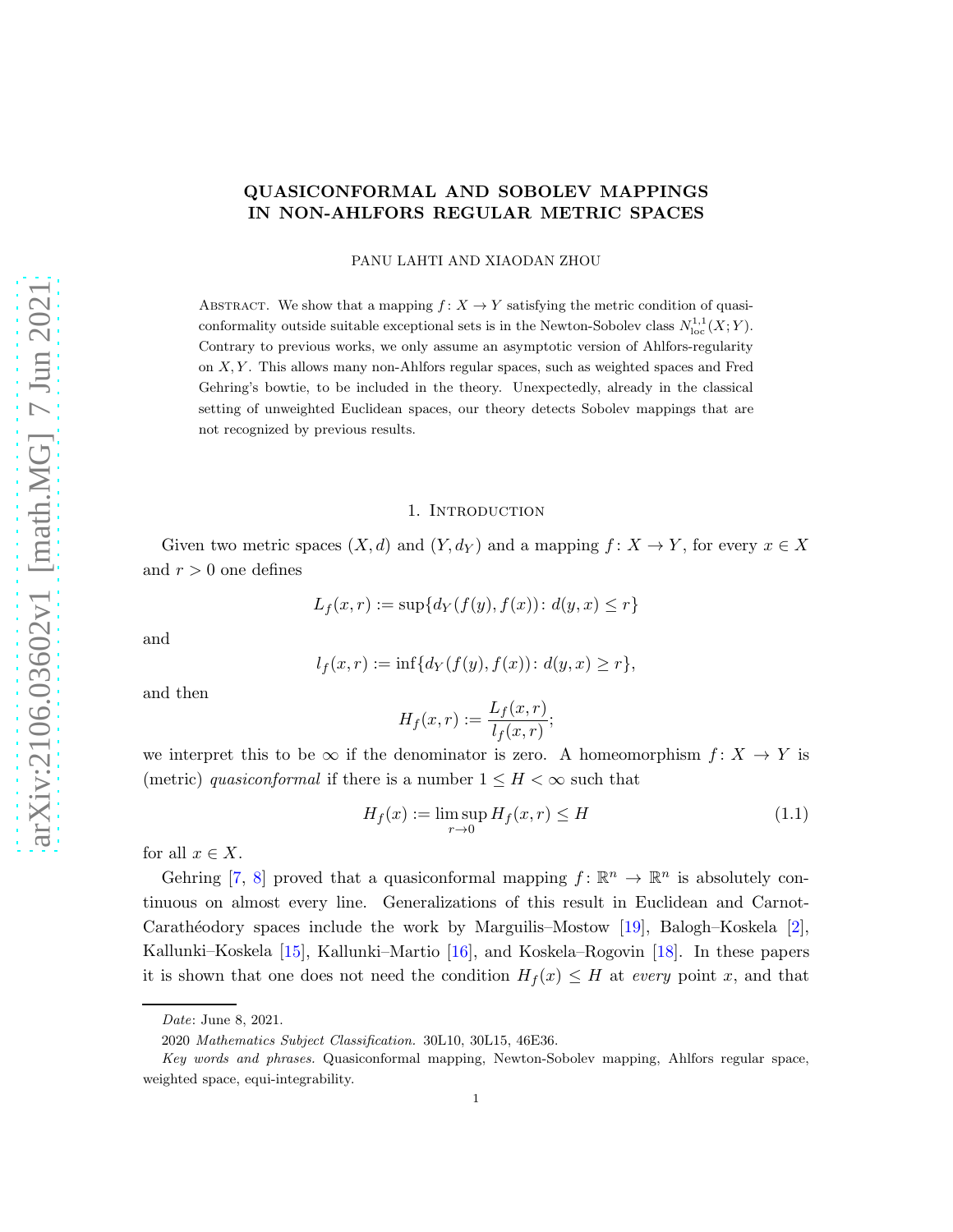<span id="page-1-2"></span>instead of  $H_f$  one can consider

$$
h_f(x) := \liminf_{r \to 0} H_f(x,r).
$$

Additionally, one can consider more general metric measure spaces  $X, Y$ ; as noted by Balogh–Koskela–Rogovin [\[3\]](#page-25-3), it is then a problem of general interest to find minimal assumptions on the spaces  $X, Y$ , and on the mapping f, which guarantee absolute continuity on almost all curves. These authors proved in  $[3,$  Theorem 1.1 that a homeomorphism f belongs to the Newton–Sobolev space  $N^{1,1}_{loc}(X;Y)$  provided that

- (1) the metric measure spaces  $X, Y$  are locally Ahlfors  $Q$ -regular,  $Q > 1$ ;
- (2) there exists an exceptional set E of  $\sigma$ -finite  $\mathcal{H}^{Q-1}$ -measure such that  $h_f < \infty$  on  $X \setminus E$ ;
- (3)  $h_f \leq H < \infty$  almost everywhere.

In particular, unlike in previous works in metric spaces, by Heinonen–Koskela [\[11,](#page-25-4) [12\]](#page-25-5) and Heinonen–Koskela–Shanmugalingam–Tyson [\[13,](#page-25-6) Theorem 9.8], no Poincaré inequality is assumed. Condition (3) amounts to saying that  $h_f \in L^{\infty}(X)$ . Williams [\[22\]](#page-26-4) improved this result by showing that it is in fact sufficient to replace condition (3) with  $h_f \in L^{Q/(Q-1)}_{loc}(X)$ . However, in all of these papers, (local) Ahlfors Q-regularity is assumed.

We show that it is possible to further weaken all of these assumptions, in particular largely remove the assumption of Ahlfors regularity. Our main result is the following.

<span id="page-1-1"></span>**Theorem 1.2.** Let  $(X, d, \mu)$  and  $(Y, d_Y, \nu)$  be complete metric measure spaces. Let  $\Omega \subset X$ be open and bounded. Assume  $f: \Omega \to Y$  is injective and continuous with  $\nu(f(\Omega)) < \infty$ , and:

(1) Suppose that  $(\Omega, d)$  is metric doubling, and that there exists a set  $E \subset \Omega$  such that  $\mu$  is asymptotically doubling in  $\Omega \setminus E$ , and that in  $\Omega \setminus E$  there exist Borel functions  $Q(x) > 1$  and  $R(x) > 0$  such that

<span id="page-1-0"></span>
$$
\limsup_{r \to 0} \frac{\mu(B(x,r))}{r^{Q(x)}} < R(x) \liminf_{r \to 0} \frac{\nu(B(f(x),r))}{r^{Q(x)}} \quad \text{for every } x \in \Omega \setminus E. \tag{1.3}
$$

- (2) Suppose that E is the union of a countable set and a set with  $\sigma$ -finite codimension 1 Hausdorff measure  $\hat{\mathcal{H}}$ .
- (3) Finally assume that

$$
\frac{Q(\cdot) - 1}{Q(\cdot)} (R(\cdot) \max\{h_f(\cdot), 1\}^{Q(\cdot)})^{1/(Q(\cdot) - 1)} \in L^1(\Omega).
$$

Then  $f \in D^1(\Omega; Y)$ .

Here  $D^1(\Omega; Y)$  is the Dirichlet space, that is, f is not required to be in  $L^1(\Omega; Y)$ . Note that in connected spaces always  $h_f \geq 1$ , but in our generality we cannot rule out the rather anomalous case  $h_f < 1$ , so we take the maximum.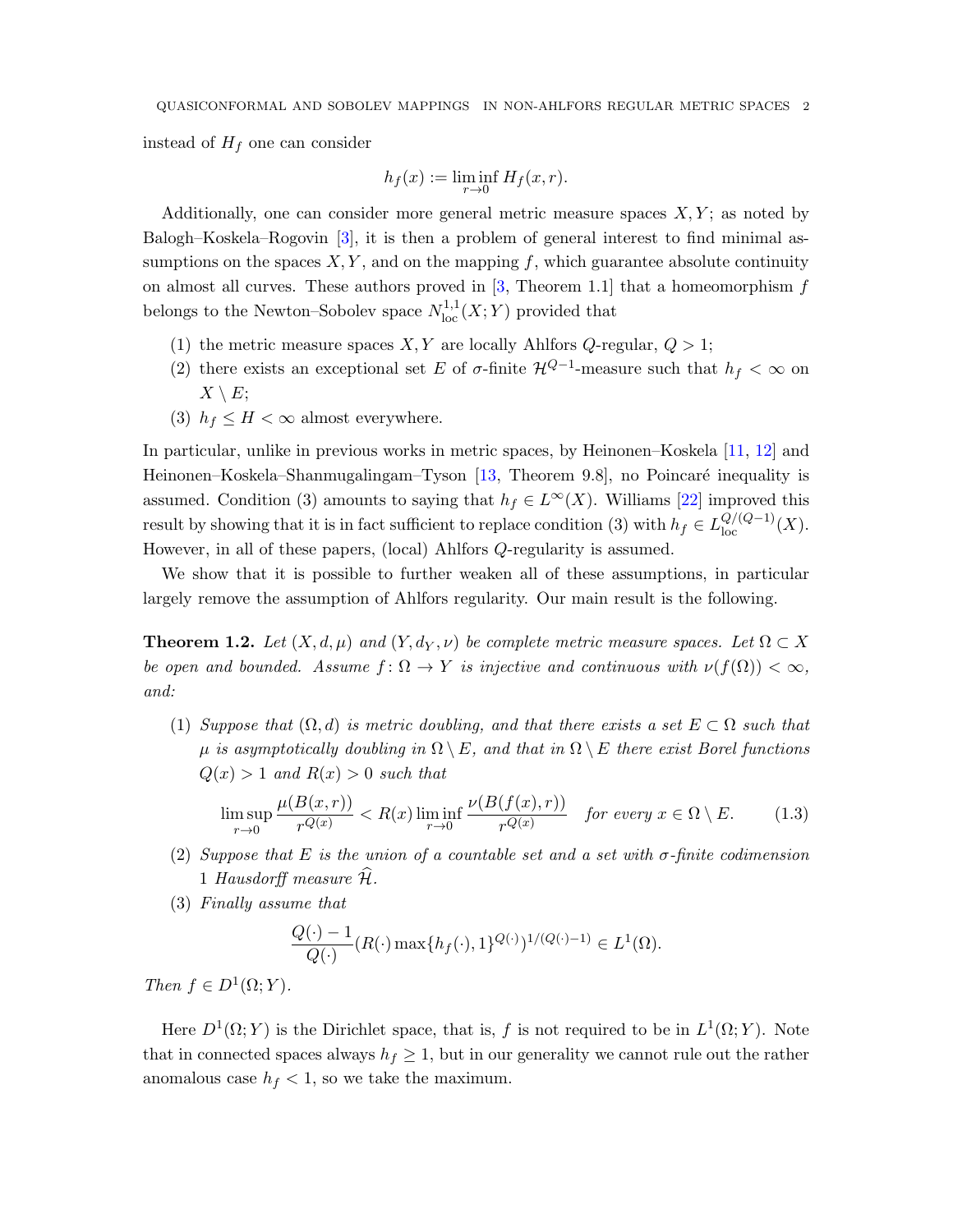<span id="page-2-0"></span>The three assumptions in Theorem [4.1](#page-8-0) are much weaker than the corresponding three assumptions in [\[3,](#page-25-3) Theorem 1.1]. We compare them in the following remarks.

Remark 1.4. To the best of our knowledge, all previous results obtaining the absolute continuity on curves for quasiconformal mappings assume Ahlfors regularity of the space. Our main theorem replaces the Ahlfors regularity by a much relaxed condition. The "dimension"  $Q(x)$  is allowed to vary from point to point, but there needs to be a compatibility between the dimension of X at a point x and the dimension of Y at  $f(x)$ , as given by [\(1.3\)](#page-1-0). This allows including in the theory various spaces that are often considered in analysis on metric spaces, but have largely been excluded from the theory of quasiconformal mappings. Examples include weighted spaces as well as spaces achieved by "glueing" spaces of possibly different dimensions, such as Fred Gehring's bowtie, see Examples [6.1](#page-20-0) and [6.2.](#page-20-1)

Remark 1.5. Since we work in spaces without a specific dimension, we consider a codimension 1 Hausdorff measure  $\hat{\mathcal{H}}$ , which however essentially reduces to the  $Q-1$ -dimensional Hausdorff measure in the Ahlfors  $Q$ -regular case. The set  $E$  can also contain any countable set; in our generality even a single point could have infinite codimension 1 Hausdorff measure.

Remark 1.6. As mentioned before, Williams [\[22\]](#page-26-4) already showed that it is enough to assume  $h_f \in L_{loc}^{Q/(Q-1)}(X)$ , and our Condition (3) essentially reduces to this in the Ahlfors Q-regular case,  $Q > 1$ . But Condition (3) also takes into account the variation in the dimension  $Q$  and in the "density"  $R$ , which may occur in our generality.

Balogh–Koskela–Rogovin [\[3\]](#page-25-3) and Williams [\[22\]](#page-26-4) both rely on a well-established method of constructing a sequence of "almost upper gradients"  $\{\rho_i\}_{i=1}^{\infty}$  that is bounded in  $L^p(K)$ for compact sets  $K \subset X$ , for some  $1 < p \leq Q$ . As noted by Williams, Ahlfors  $Q$ -regularity with  $Q > 1$  is unavoidable for this to work. Then by the reflexivity of  $L^p$ -spaces,  $p > 1$ , a subsequence converges to a  $p$ -weak upper gradient of  $f$ . However, in order to establish that  $f \in N^{1,1}_{loc}(X;Y)$ , one of course only needs an upper gradient belonging to  $L^1_{loc}(X)$ , and not  $L_{\text{loc}}^p(X)$ . This raises the question of whether one really needs to assume Ahlfors Q-regularity with  $Q > 1$ , but on the other hand there are counterexamples when  $Q = 1$ , see Beurling–Ahlfors [\[4\]](#page-25-7).

To circumvent the problem arising in the case  $Q = 1$ , we essentially require  $Q(x) > 1$ pointwise. We also construct a sequence of "almost upper gradients"  $\{\rho_i\}_{i=1}^{\infty}$ , but since we do not assume Ahlfors regularity, at first we only show the sequence to be bounded in  $L^1(\Omega)$ . Then, due to the lack of reflexivity of  $L^1$ , we need a careful analysis to show that the sequence is *equi-integrable*. This guarantees the existence of a weakly converging subsequence, so that at the limit we obtain a 1-weak upper gradient for  $f$ , establishing  $f \in D^1(\Omega; Y)$ .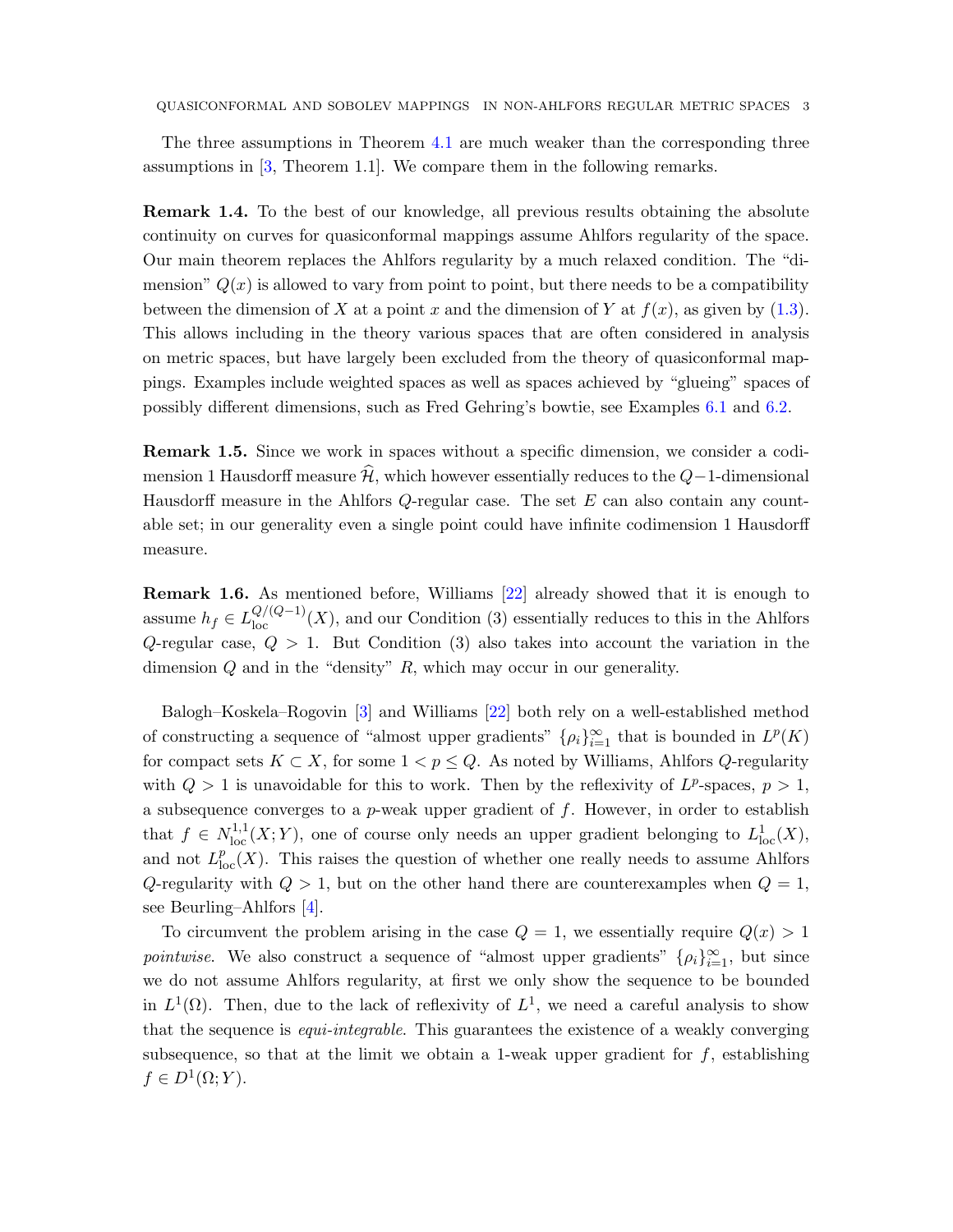<span id="page-3-2"></span>In Theorem [4.1](#page-8-0) we give the main theorem in an even more general form. In particular, our formulation makes it easy to consider spaces obtained by adding very general weights to Ahlfors Q-regular spaces. As a corollary of our main theorem, we obtain the following.

<span id="page-3-0"></span>Corollary 1.7. Let  $(X_0, d, \mu_0)$  and  $(Y_0, d_Y, \nu_0)$  be Ahlfors Q-regular spaces, with  $Q > 1$ . Let X and Y be the same metric spaces but equipped with the weighted measures  $d\mu = w d\mu_0$ and  $d\nu = w_Y d\nu_0$ , where the weights w, w<sub>Y</sub> are represented by [\(6.4\)](#page-21-0) and [\(6.5\)](#page-21-1), respectively. Let  $\Omega \subset X$  be open and bounded and let  $f: \Omega \to Y$  be injective and continuous, with  $\nu(f(\Omega)) < \infty$ . Suppose there is a set  $E \subset \Omega$  that is the union of a countable set and a set with  $\sigma$ -finite  $\widehat{\mathcal{H}}$ -measure, such that  $h_f < \infty$  in  $X \setminus E$ . Suppose also that  $w : \Omega \setminus E \to (0,\infty)$ is locally bounded away from zero and

$$
\left(\frac{[w(\cdot)\max\{h_f(\cdot),1\}]^Q}{w_Y(f(\cdot))}\right)^{1/(Q-1)} \in L^1(\Omega,\mu_0).
$$

Then  $f \in D^1(\Omega; Y)$ .

We observe that very general weights  $w$  are allowed in the space  $X$ , and in particular we can extend [\[3,](#page-25-3) Theorem 1.1] to a wide range of weighted spaces, see Corollary [6.11.](#page-24-0) Meanwhile, considering the space Y, we observe that f belonging to the class  $D^1(\Omega; Y)$  or  $N^{1,1}(\Omega; Y)$  does not depend at all on what measure the space Y is equipped with. Thus we are allowed to choose *any* weight  $w<sub>Y</sub>$ , as long as it gives a locally finite measure. Already on the unweighted plane, there are simple examples of  $N_{\text{loc}}^{1,1}$ -mappings  $f: \mathbb{R}^2 \to \mathbb{R}^2$  for which  $h_f$  is not in  $L^2_{loc}(\mathbb{R}^2)$  or even in  $L^1_{loc}(\mathbb{R}^2)$ , and so the existing results, e.g. those of [\[3\]](#page-25-3), [\[18\]](#page-26-3), and [\[22\]](#page-26-4), do not tell us that  $f \in N_{\text{loc}}^{1,1}(\mathbb{R}^2;\mathbb{R}^2)$ . However, we can detect the Sobolev property of many such mappings from Corollary [1.7,](#page-3-0) simply by equipping  $Y$  with a suitable weight  $w_Y$ ; see Example [6.8.](#page-22-0)

The paper is organized as follows: we introduce notation and definitions in Section [2](#page-3-1) and prove a Besicovitch-type covering lemma in Section [3.](#page-6-0) The proof of the main result Theorem [4.1](#page-8-0) is presented in Section [4,](#page-8-1) and a discussion on the size of the exceptional set is given in Section [5.](#page-17-0) Finally in Section [6,](#page-20-2) we give various examples of spaces that are not locally or globally doubling or Ahlfors regular but satisfy the asymptotic condition in Theorem [4.1,](#page-8-0) and we prove Corollary [1.7.](#page-3-0)

## 2. NOTATION AND DEFINITIONS

<span id="page-3-1"></span>Throughout the paper, we consider two metric measure spaces  $(X, d, \mu)$  and  $(Y, d_Y, \nu)$ , where  $\mu$  and  $\nu$  are Borel regular outer measures. We understand balls  $B(x,r)$  to be open and we assume that the measure of every ball is finite (in both spaces). For a ball  $B = B(x, r)$ , we sometimes denote  $2B := B(x, 2r)$ ; note that in a metric space, a ball (as a set) might not have a unique center and radius, but when using this abbreviation we will work with balls for which these have been specified.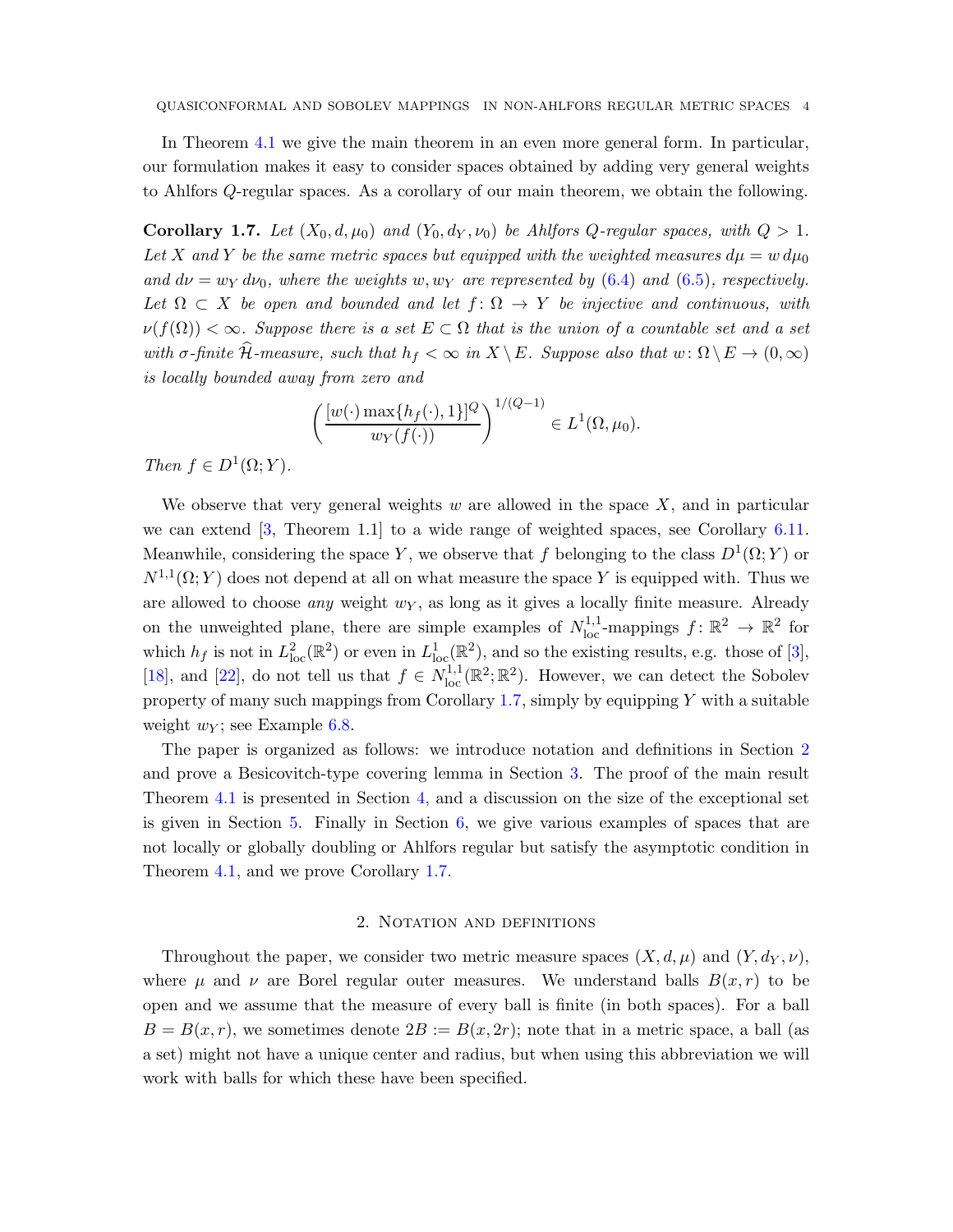<span id="page-4-0"></span>We say that X is metric doubling if there is a constant  $M \in \mathbb{N}$  such that every ball  $B(x, r)$  can be covered by M balls of radius  $r/2$ . This definition works also for subsets  $A \subset X$ , by considering  $(A, d)$  as a metric space.

We say that  $\mu$  is locally doubling if for every  $z \in X$  there is a scale  $R > 0$  and a constant  $C_z \geq 1$  such that

$$
\mu(B(x, 2r)) \le C_z \mu(B(x, r))
$$

for all  $x \in B(z, R)$  and  $0 < r \leq R$ .

Given  $Q \geq 1$ , we say that  $\mu$  is locally Ahlfors  $Q$ -regular if for every  $z \in X$  there is a scale  $R > 0$  and a constant  $C_z \geq 1$  such that

$$
C_z^{-1}r^Q \le \mu(B(x,r)) \le C_zr^Q
$$

for all  $x \in B(z, R)$  and  $0 < r \leq R$ .

If these conditions hold for every  $x \in X$  and  $0 < r <$  diam X with  $C_z$  replaced by a uniform constant, we say that  $\mu$  is doubling, or that X is Ahlfors Q-regular.

We will only work with the following much weaker notion of a doubling measure.

**Definition 2.1.** We say that  $\mu$  is asymptotically doubling in a set  $A \subset X$  if there exists a constant  $C_A > 1$  such that

$$
\limsup_{r \to 0} \frac{\mu(B(x, 2r))}{\mu(B(x, r))} < C_A \quad \text{for all } x \in A.
$$

The *n*-dimensional Lebesgue measure is denoted by  $\mathcal{L}^n$ . The *s*-dimensional Hausdorff content is denoted by  $\mathcal{H}_R^s$ ,  $R > 0$ , and the corresponding Hausdorff measure by  $\mathcal{H}^s$ ; these definitions extend automatically from Euclidean spaces to metric spaces.

A continuous mapping from a compact interval into  $X$  is said to be a rectifiable curve if it has finite length. A rectifiable curve  $\gamma$  always admits an arc-length parametrization, so that we get a curve  $\gamma: [0, \ell_{\gamma}] \to X$  (for a proof, see e.g. [\[9,](#page-25-8) Theorem 3.2]). We will only consider curves that are rectifiable and arc-length parametrized.

If  $\gamma: [0, \ell_{\gamma}] \to X$  is a curve and  $g: X \to [0, \infty]$  is a Borel function, we define

$$
\int_{\gamma} g ds := \int_0^{\ell_{\gamma}} g(\gamma(s)) ds.
$$

The 1-modulus of a family of curves  $\Gamma$  is defined by

$$
\text{Mod}_1(\Gamma) := \inf \int_X \rho \, d\mu,
$$

where the infimum is taken over all nonnegative Borel functions  $\rho: X \to [0,\infty]$  such that  $\int_{\gamma} \rho ds \geq 1$  for every curve  $\gamma \in \Gamma$ . If a property holds apart from a curve family with zero 1-modulus, we say that it holds for 1-a.e. curve. The 1-modulus is easily seen to be subadditive.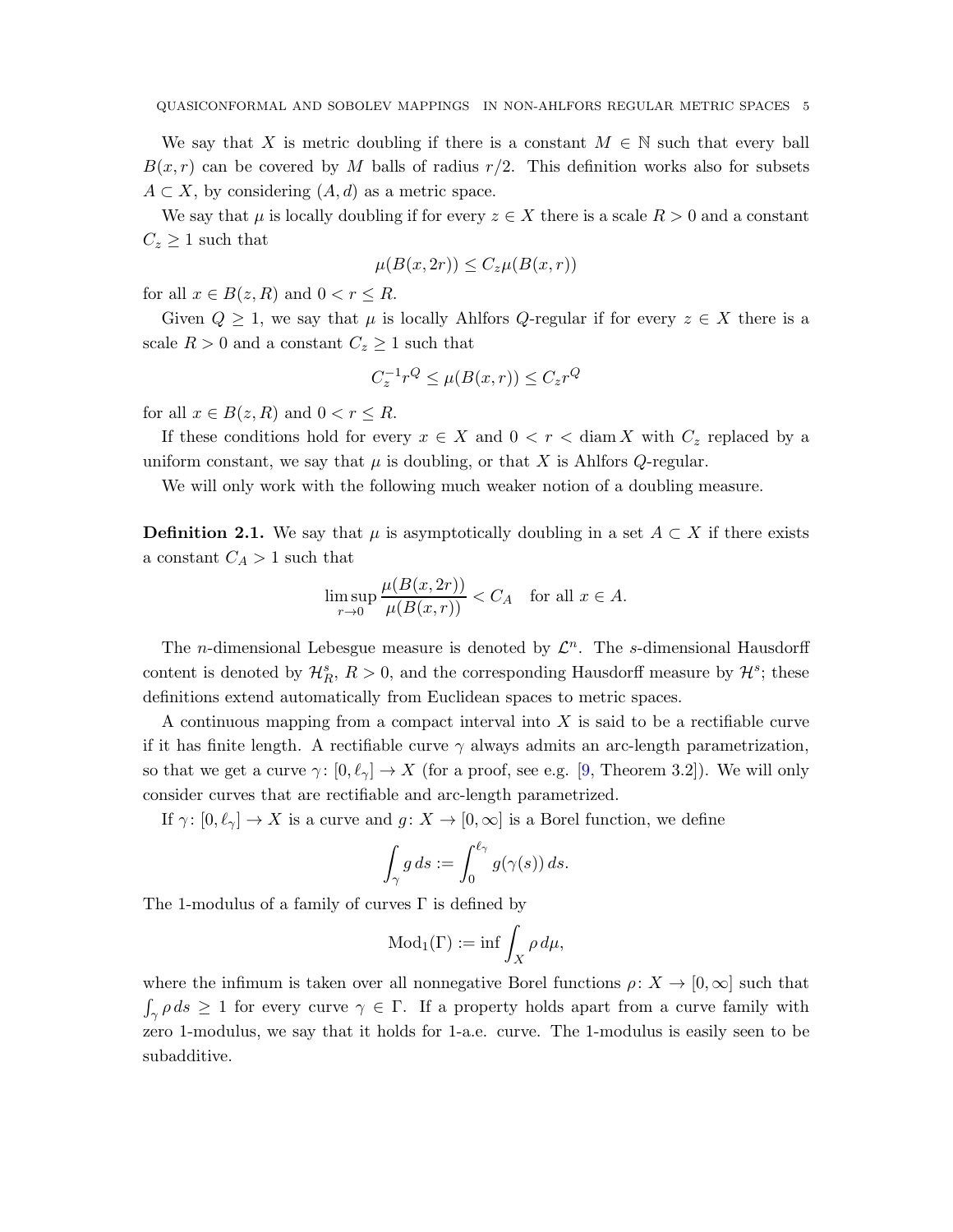<span id="page-5-6"></span><span id="page-5-2"></span>**Definition 2.2.** Given a  $\mu$ -measurable set  $H \subset X$ , a sequence of nonnegative functions  ${g_i}_{i=1}^{\infty}$  in  $L^1(H)$  is equi-integrable if the following two conditions hold:

• for every  $\varepsilon > 0$  there exists a  $\mu$ -measurable set  $D \subset H$  such that  $\mu(D) < \infty$  and

$$
\int_{H \setminus D} g_i \, d\mu < \varepsilon \quad \text{for all } i \in \mathbb{N};
$$

• for every  $\varepsilon > 0$  there exists  $\delta > 0$  such that if  $A \subset H$  is  $\mu$ -measurable with  $\mu(A) < \delta$ , then

$$
\int_A g_i \, d\mu < \varepsilon \quad \text{for all } i \in \mathbb{N}.
$$

Next we give (special cases of) the Dunford–Pettis theorem, Mazur's lemma, and Fuglede's lemma, see e.g.  $[1,$  Theorem 1.38,  $[5,$  Lemma 6.1, and  $[5,$  Lemma 2.1, respectively. Let  $H \subset X$  be a  $\mu$ -measurable set.

<span id="page-5-3"></span>**Theorem 2.3.** Let  ${g_i}_{i=1}^{\infty}$  be an equi-integrable sequence of nonnegative functions in  $L^1(H)$ . Then there exists a subsequence such that  $g_{i_j} \to g$  weakly in  $L^1(H)$ .

<span id="page-5-4"></span>**Lemma 2.4.** Let  $\{g_i\}_{i\in\mathbb{N}}$  be a sequence with  $g_i \to g$  weakly in  $L^1(H)$ . Then there exist convex combinations  $\widehat{g}_i := \sum_{j=i}^{N_i} a_{i,j} g_j$ , for some  $N_i \in \mathbb{N}$ , such that  $\widehat{g}_i \to g$  in  $L^1(H)$ .

<span id="page-5-5"></span>**Lemma 2.5.** Let  $\{g_i\}_{i=1}^{\infty}$  be a sequence of functions with  $g_i \to g$  in  $L^1(H)$ . Then for 1-a.e. curve  $\gamma$  in H, we have

$$
\int_{\gamma} g_i ds \to \int_{\gamma} g ds \quad as \ i \to \infty.
$$

Moreover, we will need the following Vitali-Carathéodory theorem; for a proof see e.g. [\[14,](#page-25-11) p. 108]. The symbol  $\Omega \subset X$  will always denote an open set.

<span id="page-5-1"></span>**Theorem 2.6.** Let  $\rho \in L^1(\Omega)$ . Then there exists a sequence  $\{\rho_i\}_{i\in\mathbb{N}}$  of lower semicontinuous functions on  $\Omega$  such that  $\rho \leq \rho_{i+1} \leq \rho_i$  for all  $i \in \mathbb{N}$ , and  $\rho_i \to \rho$  in  $L^1(\Omega)$ .

**Definition 2.7.** Let  $H \subset X$  and  $f: H \to Y$ . We say that a Borel function  $g: H \to [0,\infty]$ is an upper gradient of  $f$  in  $H$  if

<span id="page-5-0"></span>
$$
d_Y(f(\gamma(0)), f(\gamma(\ell_\gamma))) \le \int_\gamma g \, ds \tag{2.8}
$$

for every curve  $\gamma$  in H. We use the conventions  $\infty - \infty = \infty$  and  $(-\infty) - (-\infty) = -\infty$ . If  $g: H \to [0,\infty]$  is a  $\mu$ -measurable function and [\(2.8\)](#page-5-0) holds for 1-a.e. curve in H, we say that g is a 1-weak upper gradient of f in  $H$ .

Let  $H \subset X$  be  $\mu$ -measurable. We say that  $f \in L^1(H;Y)$  if  $d_Y(f(\cdot); f(x)) \in L^1(H)$  for some  $x \in H$ .

**Definition 2.9.** The Newton-Sobolev class  $N^{1,1}(H;Y)$  consists of those functions  $f \in$  $L^1(H;Y)$  for which there exists an upper gradient  $g \in L^1(H)$ .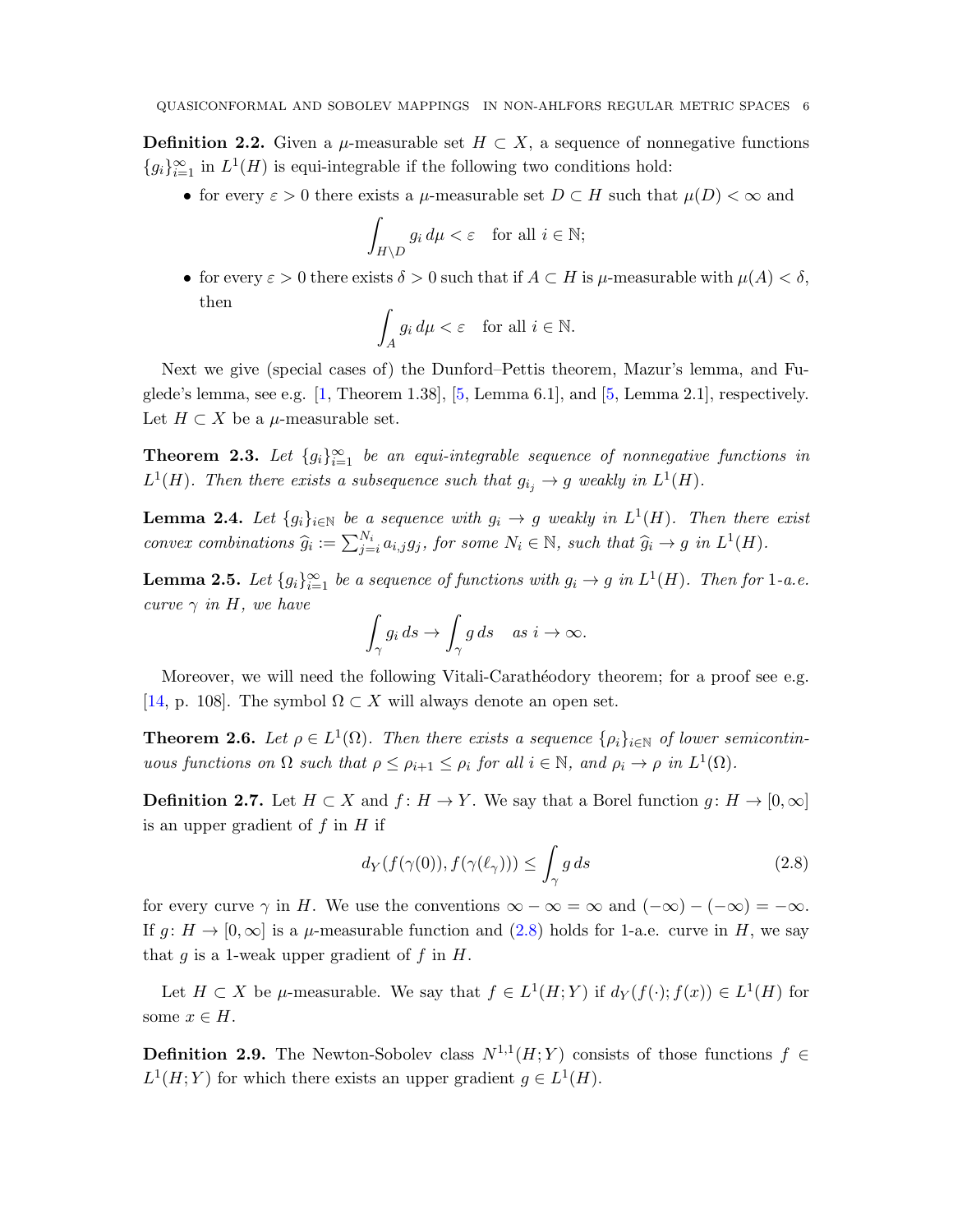<span id="page-6-4"></span>The Dirichlet space  $D^1(H;Y)$  consists of those functions  $f: H \to Y$  with an upper gradient  $g \in L^1(H)$ .

In the classical setting of  $X = Y = \mathbb{R}^n$ , both spaces equipped with the Lebesgue measure, and assuming f is continuous, we have  $f \in N^{1,1}(X;Y)$  if and only if  $f \in W^{1,1}(\mathbb{R}^n;\mathbb{R}^n)$ , see e.g.  $[5,$  Theorem A.2].

To define the class of BV mappings, we consider the following definitions from Martio [\[20\]](#page-26-5) who studied BV functions on metric spaces. Given a family of curves  $\Gamma$ , we say that a sequence of nonnegative functions  $\{\rho_i\}_{i=1}^{\infty}$  is AM-admissible for  $\Gamma$  if

$$
\liminf_{i \to \infty} \int_{\gamma} \rho_i \, ds \ge 1 \quad \text{for all } \gamma \in \Gamma.
$$

Then we let

$$
AM(\Gamma) := \inf \left\{ \liminf_{i \to \infty} \int_X \rho_i \, d\mu \right\},\,
$$

where the infimum is taken over all AM-admissible sequences  $\{\rho_i\}_{i=1}^{\infty}$ . Note that always  $AM(\Gamma) \leq Mod_{1}(\Gamma).$ 

Now we define BV mappings as follows.

<span id="page-6-2"></span>**Definition 2.10.** Given a continuous mapping  $f: \Omega \to Y$ , we say that  $f \in D^{\text{BV}}(\Omega; Y)$  if there is a sequence of nonnegative functions  ${g_i}_{i=1}^{\infty}$  that is bounded in  $L^1(\Omega)$ , and

<span id="page-6-1"></span>
$$
d_Y(f(\gamma(0)), f(\gamma(\ell_\gamma))) \le \liminf_{i \to \infty} \int_{\gamma} g_i ds \tag{2.11}
$$

for AM-a.e. curve  $\gamma$  in  $\Omega$ . If also  $f \in L^1(\Omega; Y)$ , then we say that  $f \in BV(\Omega; Y)$ .

In particular, it is enough to have  $(2.11)$  for 1-a.e. curve in  $\Omega$ .

Durand-Cartagena–Eriksson-Bique–Korte–Shanmugalingam [\[6\]](#page-25-12) show that in the case where f is real-valued, and  $\mu$  is a doubling measure that supports a Poincaré inequality, Definition [2.10](#page-6-2) agrees with Miranda's definition of BV functions given in [\[21\]](#page-26-6), which in turn agrees in Euclidean spaces with the classical definition. Thus it is natural for us to take this as a definition.

<span id="page-6-0"></span>Throughout this paper we assume that  $(X, d, \mu)$  and  $(Y, d_Y, \nu)$  are metric spaces equipped with Borel regular outer measures  $\mu$  and  $\nu$ , such that every ball has finite measure.

#### 3. Covering lemma

In this section we consider the following covering lemma and its consequences. The lemma is similar to the Besicovitch covering theorem.

<span id="page-6-3"></span>**Lemma 3.1.** Let  $A \subset X$  be bounded and doubling with constant M, and let F be a collection of balls  ${B(x,r_x)}_{x\in A}$  with radius at most  $R > 0$ . Then there exist finite or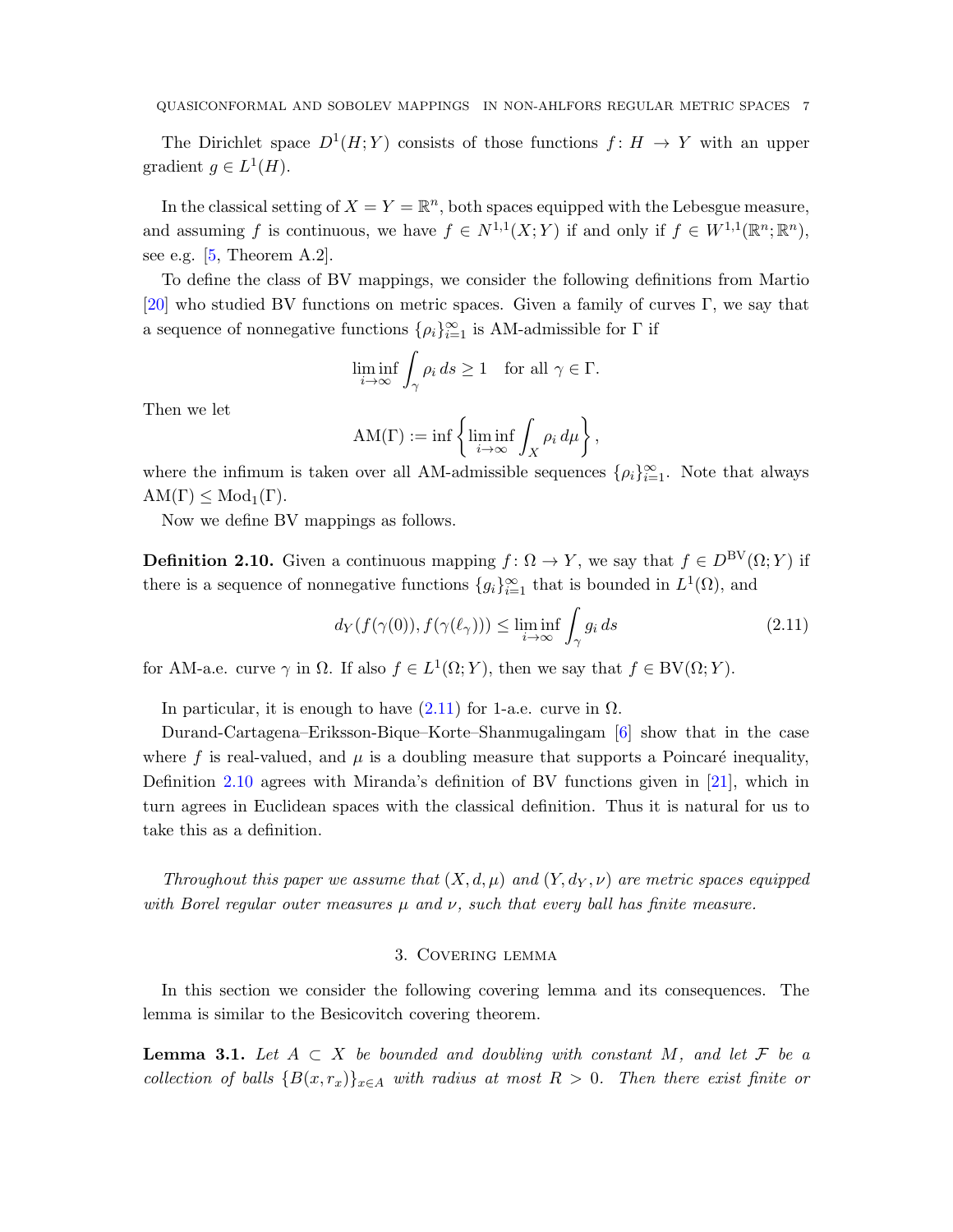countable subcollections  $\mathcal{G}_1, \ldots, \mathcal{G}_N$ , with  $N = M^4$  and  $\mathcal{G}_j = \{B_{j,l} = B(x_{j,l}, r_{j,l})\}_l$ , such that

\n- (1) 
$$
A \subset \bigcup_{j=1}^{N} \bigcup_{l} B_{j,l};
$$
\n- (2) If  $j \in \{1, \ldots, N\}$  and  $l \neq m$ , then  $x_{j,l} \in X \setminus B_{j,m}$  and  $x_{j,m} \in X \setminus B_{j,l};$
\n- (3) If  $j \in \{1, \ldots, N\}$  and  $l \neq m$ , then  $\frac{1}{2} B_{j,l} \cap \frac{1}{2} B_{j,m} = \emptyset$ .
\n

Proof. Let

$$
A_1 := \left\{ x \in A \colon \frac{3}{4}R < r_x \le R \right\}.
$$

Recursively, choose points  $x \in A_1$  that are at distance at least  $\frac{3}{4}R$  from each other, and call this (at most countable) collection D. In the metric space  $(A, d)$ , at least  $\#D$  (cardinality of D) balls of radius  $\frac{3}{8}R$  are needed to cover D, but since A is bounded and doubling, we know that finitely many such balls suffice. Thus D is a finite set. Hence the balls  ${B(x, r_x)}_{x \in D}$ cover  $A_1$ . Suppose a point  $y \in A$  is contained in  $N_0$  different balls  $B(x, 3r_x), x \in D$ . Denote these centers  $x_1, \ldots, x_{N_0}$ . One needs at least  $N_0$  balls in  $(A, d)$ , of radius  $\frac{3}{8}R$ , to cover all these centers, and so one needs at least  $N_0$  balls of radius  $\frac{3}{8}R$  to cover  $B(y, 3R) \cap A$ . On the other hand, since A is doubling, it is possible to find  $M^4$  balls of radius  $\frac{3}{8}R$  that cover  $B(y, 3R) \cap A$ . Thus  $N_0 \leq M^4 = N$ .

Pick a maximal disjoint collection  $\mathcal{G}_1^1$  of balls  $B(x, r_x)$ ,  $x \in D$ . Recursively, take a maximal disjoint collection  $\mathcal{G}^1_{j+1}$  of balls  $B(x, r_x)$ ,  $x \in D$ , that were not included in any of the collections  $\mathcal{G}_1^1, \ldots, \mathcal{G}_j^1$ . The collections  $\mathcal{G}_1^1, \ldots, \mathcal{G}_N^1$  together contain all of the balls  $B(x, r_x), x \in D$ ; to see this, suppose by contradiction that  $B(y, r_y), y \in D$ , is a ball not contained in these collections. Then necessarily  $B(y, r_y)$  intersects some ball  $B_j \in \mathcal{G}_j^1$ for every  $j = 1, ..., N$ . Now y is contained in at least  $N + 1$  balls  $B(x, 3r_x), x \in D$ , contradicting what was proved earlier.

Supposing the collections  $\mathcal{G}_1^n, \ldots, \mathcal{G}_N^n$  have been defined, define

$$
A_{n+1} := \left\{ x \in A \setminus \left( \bigcup_{k=1}^{n} \bigcup_{j=1}^{N} \bigcup_{B \in \mathcal{G}_j^k} B \right) : \left( \frac{3}{4} \right)^{n+1} R < r_x \le \left( \frac{3}{4} \right)^n R \right\}.
$$

Then as above, we can extract collections  $\mathcal{G}_1^{n+1}, \ldots, \mathcal{G}_N^{n+1}$  $N^{n+1}$  of disjoint balls covering  $A_{n+1}$ . Finally define  $\mathcal{G}_j := \bigcup_{n=1}^{\infty} \mathcal{G}_j^n$ ,  $j = 1, ..., N$ . We can index each  $\mathcal{G}_j$  as  $\{B_{j,l}\}_l$ . Clearly (1) is satisfied. If  $j \in \{1, ..., N\}$  and  $l \neq m$ , consider the two balls  $B_{j,l} = B(x_{j,l}, r_{j,l})$  and  $B_{j,m} = B(x_{j,m}, r_{j,m})$ . We have  $B_{j,l} \in \mathcal{G}_j^{n_1}$  and  $B_{j,m} \in \mathcal{G}_j^{n_2}$  for some  $n_1, n_2 \in \mathbb{N}$ . If  $n_1 = n_2$ , then the balls  $B_{j,l}$  and  $B_{j,m}$  are disjoint and so obviously (2) and (3) hold. Assume that  $n_1 < n_2$ , the opposite inequality being analogous. Then by construction  $x_{j,m} \notin B_{j,l}$ . On the other hand,  $r_{j,m} \leq r_{j,l}$ , so then also  $x_{j,l} \notin B_{j,m}$ . The fact that  $x_{j,m} \notin B_{j,l}$  implies that  $B(x_{j,l}, \frac{1}{2})$  $\frac{1}{2}r_{j,l}$ ) and  $B(x_{j,m}, \frac{1}{2})$  $\frac{1}{2}r_{j,l}$ ) are disjoint, and so also  $B(x_{j,l}, \frac{1}{2})$  $\frac{1}{2}r_{j,l}$ ) and  $B(x_{j,m}, \frac{1}{2})$  $\frac{1}{2}r_{j,m}$ ) are disjoint.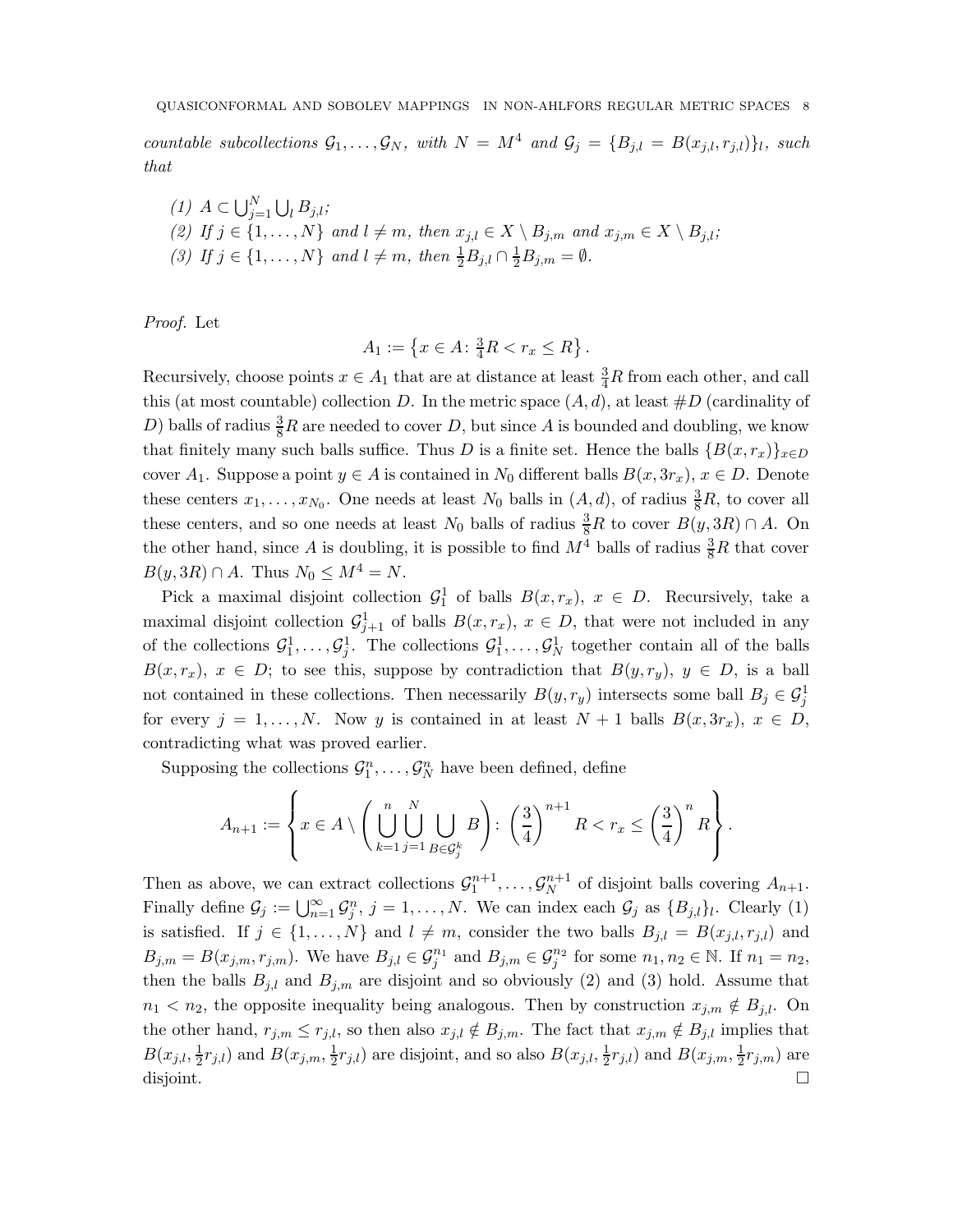<span id="page-8-3"></span>Now we show how condition (2) of Lemma [3.1](#page-6-3) can be used with quasiconformal mappings. Recall the definition of  $L_f(x, r)$  from the beginning of the introduction.

<span id="page-8-2"></span>**Lemma 3.2.** Consider a collection of balls  $\{B_l = B(x_l, r_l)\}_{l=1}^{\infty}$  such that for all  $l \neq m$  we have  $x_l \notin B_m$  and  $x_m \notin B_l$ . Also consider an injection  $f : X \to Y$  such that for all  $l \in \mathbb{N}$ there is  $H_l \geq 1$  such that

$$
B\left(f(x_l), \frac{L_f(x_l, r_l)}{H_l}\right) \subset f(B_l) \quad \text{for all } l \in \mathbb{N}.
$$

Then

$$
B\left(f(x_l), \frac{L_f(x_l, r_l)}{2H_l}\right) \cap B\left(f(x_m), \frac{L_f(x_m, r_m)}{2H_m}\right) = \emptyset \text{ for all } l \neq m.
$$

*Proof.* We have  $f(x_l) \notin f(B_m)$  and so  $f(x_l) \notin B\left(f(x_m), \frac{1}{H}\right)$  $\frac{1}{H_m} L_f(x_m, r_m)$ . Analogously,  $f(x_m) \notin B\left(f(x_l), \frac{1}{H}\right)$  $\frac{1}{H_l}L_f(x_l,r_l)\bigg$ . Thus

$$
d_Y(f(x_l), f(x_m)) \ge \frac{L_f(x_l, r_l)}{2H_l} + \frac{L_f(x_m, r_m)}{2H_m},
$$

and so the conclusion follows.

Remark 3.3. The previous two lemmas are analogous to Lemma 2.2 and Lemma 2.3 of [\[3\]](#page-25-3). However, in the conclusion of Lemma [3.2](#page-8-2) we are able to divide by a number comparable to  $H_l$  (or  $H_m$ ), namely  $2H_l$ , whereas in [\[3,](#page-25-3) Lemma 2.3] it was necessary to divide by a number comparable to  $H_l^2$ . In the proof of Theorem [4.1](#page-8-0) we consider large values of  $H_l$ , and there this difference becomes crucial.

## 4. Proof of the main theorem

<span id="page-8-1"></span>In this section we prove the main theorem, Theorem [1.2.](#page-1-1)

We give it in the following more general form. In particular, note that we consider two measures  $\mu$  and  $\tilde{\mu}$  on the space X, which may appear odd at first but turns out to be useful when proving Corollary [1.7.](#page-3-0) The idea is simply that  $\mu$  might not be asymptotically doubling at every point  $x \in \Omega \setminus E$ , but often a small modification of  $\mu$  gives another measure  $\tilde{\mu}$  that satisfies [\(4.2\)](#page-9-0). The notation  $\tilde{\mu} \ll \mu$  means that  $\tilde{\mu}$  is absolutely continuous with respect to  $\mu$ .

By a slight abuse of notation, we denote also the image of a curve  $\gamma$  by the same symbol. Moreover, recall that it is possible to have  $h_f < 1$  at some points, but we define  $h_f^{\vee} := \max\{h_f, 1\}$  and similarly  $H_f^{\vee}(x, r) := \max\{H_f(x, r), 1\}.$ 

<span id="page-8-0"></span>**Theorem 4.1.** Let  $\Omega \subset X$  be open and bounded, let  $f : \Omega \to Y$  be injective and continuous with  $\nu(f(\Omega)) < \infty$ , and:

(1) Suppose that  $(\Omega, d)$  is doubling, and that there exists another Borel regular outer measure  $\mu \leq \tilde{\mu} \ll \mu$  on  $\Omega$  and a  $\tilde{\mu}$ -measurable set  $E \subset \Omega$  such that for some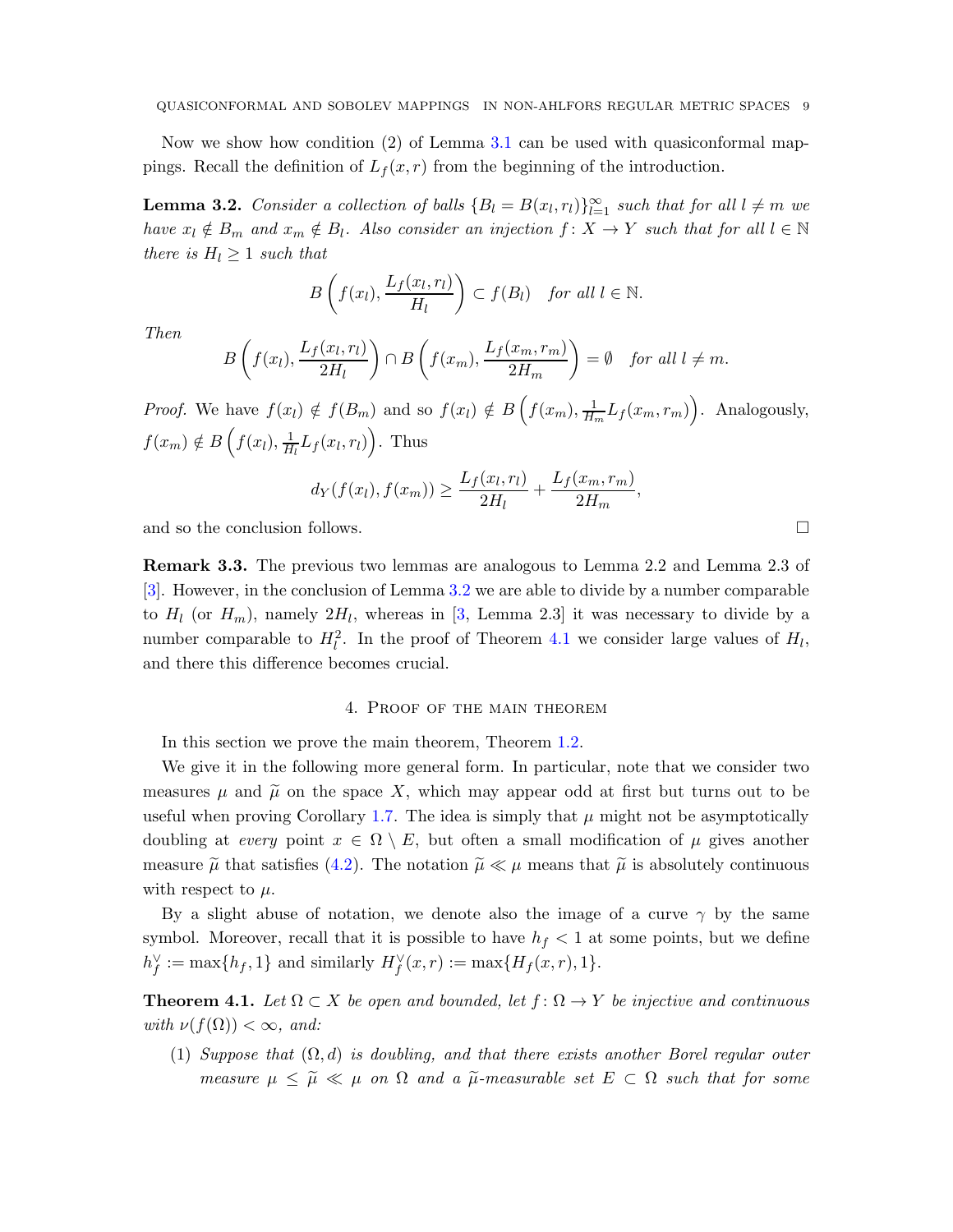constant  $C_{\Omega} > 1$ ,

<span id="page-9-0"></span>
$$
\limsup_{r \to 0} \frac{\mu(B(x, 20r))}{\widetilde{\mu}(B(x, r))} < C_{\Omega} \quad \text{for every } x \in \Omega \setminus E,\tag{4.2}
$$

and that in  $\Omega \setminus E$  there exist functions  $Q(\cdot) \geq 1$  and  $R(\cdot) > 0$  that are  $\tilde{\mu}$ -measurable and  $Q(f^{-1}(\cdot))$  is v-measurable, such that

<span id="page-9-1"></span>
$$
\limsup_{r \to 0} \frac{\tilde{\mu}(B(x,r))}{r^{Q(x)}} < R(x) \liminf_{r \to 0} \frac{\nu(B(f(x),r))}{r^{Q(x)}} \quad \text{for every } x \in \Omega \setminus E. \tag{4.3}
$$

(2) Suppose also that the exceptional set E satisfies

<span id="page-9-2"></span>
$$
Mod1(\{\gamma \subset \Omega : \mathcal{H}^1(f(\gamma \cap E)) > 0\}) = 0
$$
\n(4.4)

and  $h_f < \infty$  in  $\Omega \setminus E$ .

(3) Finally assume that

$$
\begin{cases} \frac{Q(\cdot)-1}{Q(\cdot)}(R(\cdot)h^\vee_f(\cdot)^{Q(\cdot)})^{1/(Q(\cdot)-1)}\in L^1(\{Q>1\}\setminus E,\widetilde{\mu});\\ h^\vee_f(x)R(x)\leq H<\infty \quad \textit{for all $x\in\{Q=1\}\setminus E$.}\end{cases}
$$

Then  $f \in D^{\text{BV}}(\Omega; Y)$  and  $f \in D^1({Q > 1} \cup E; Y)$ .

Proof. We divide the proof into two parts.

**Part 1.** Here we show that  $f \in D^{\text{BV}}(\Omega; Y)$ .

Fix  $0 < \delta < 1$ . By the Vitali-Carathéodory theorem (Theorem [2.6\)](#page-5-1), we find a lower semicontinuous function  $h \geq 0$  on  $\Omega$  with

$$
h \ge \frac{Q(\cdot)-1}{Q(\cdot)}(R(\cdot)h_f^{\vee}(\cdot)^{Q(\cdot)})^{1/(Q(\cdot)-1)}\chi_{\{Q>1\}\backslash E}
$$

and

$$
\int_{\Omega} h \, d\widetilde{\mu} < \int_{\{Q>1\}\backslash E} \frac{Q(\cdot) - 1}{Q(\cdot)} (R(\cdot) h_f^{\vee}(\cdot)^{Q(\cdot)})^{1/(Q(\cdot) - 1)} \, d\widetilde{\mu} + \delta.
$$

Define the sets

$$
A_1 := \{ x \in \Omega \colon Q(x) \ge 2 \}
$$

and

<span id="page-9-5"></span>
$$
A_k := \{ x \in \Omega \colon 1 + 1/k \le Q(x) < 1 + 1/(k - 1) \}, \quad k = 2, 3 \dots,\tag{4.5}
$$

and finally  $A_0 := \{x \in \Omega : Q(x) = 1\}$ . We have  $\bigcup_{k=0}^{\infty} A_k = \Omega \setminus E$ . Since  $\widetilde{\mu}$  and  $\nu$  are Borel regular outer measures, we find open sets  $U_k$  with  $A_k \subset U_k \subset \Omega$  and open sets  $W_k \supset f(A_k)$ such that

<span id="page-9-4"></span>
$$
\int_{U_k} h \, d\widetilde{\mu} < \int_{A_k} h \, d\widetilde{\mu} + 2^{-k} \delta \tag{4.6}
$$

and

<span id="page-9-3"></span>
$$
\nu(W_k) < \nu(f(A_k)) + 2^{-k}\delta. \tag{4.7}
$$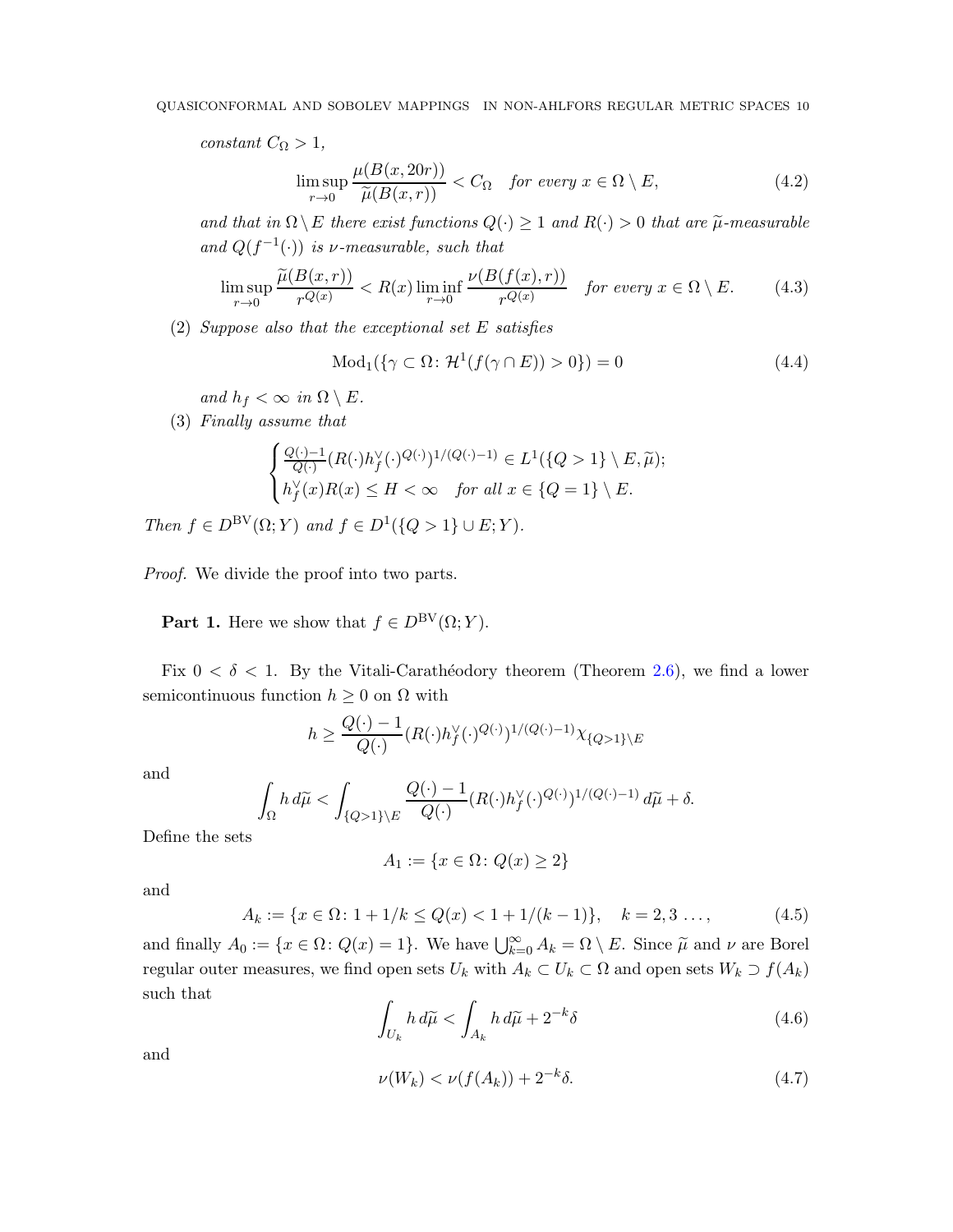For every  $x \in A_k$  we can choose a radius  $0 < r_x < \delta$  sufficiently small so that

- $B(x, r_x) \subset U_k$  and  $B(f(x), L_f(x, r_x)) \subset W_k$  (since f is continuous);
- by  $(4.2)$ ,  $\mu(B(x,10r))$  $\frac{\widetilde{\mu}(B(x, \frac{1}{2}r))}{\widetilde{\mu}(B(x, \frac{1}{2}r))} < C_{\Omega};$ (4.8)
- by [\(4.3\)](#page-9-1), for some  $C(x) > 0$ ,

<span id="page-10-0"></span>
$$
\sup_{0 < r \le r_x} \frac{\tilde{\mu}(B(x, r))}{r^{Q(x)}} < R(x)C(x) \quad \text{and} \quad \inf_{0 < r \le L_f(x, r_x)} \frac{\nu(B(f(x), r))}{r^{Q(x)}} > C(x); \tag{4.9}
$$

• if  $Q(x) > 1$  (i.e. if  $k \geq 1$ ), by lower semicontinuity  $h(y) \geq h(x)/2 \geq 0$  for all  $y \in B(x, r_x/2)$ , and so

<span id="page-10-1"></span>
$$
h(x) \le 2 \int_{B(x,r_x/2)} h(y) d\widetilde{\mu}(y),
$$

whence

<span id="page-10-3"></span>
$$
\frac{Q(x) - 1}{Q(x)} (R(x)h_f^{\vee}(x)^{Q(x)})^{1/(Q(x) - 1)} \le 2 \int_{B(x, r_x/2)} h(y) d\widetilde{\mu}(y). \tag{4.10}
$$

Finally since  $h_f^{\vee}(x) = \liminf_{r \to 0} H_f^{\vee}(x, r)$ , we can also choose  $r_x$  suitably to have

<span id="page-10-2"></span>
$$
H_f^{\vee}(x, r_x) \le 2h_f^{\vee}(x) \tag{4.11}
$$

(here we use the fact that  $h_f^{\vee} \geq 1 > 0$ ). For each  $k = 0, 1, \ldots$ , from this covering  $\mathcal{G}_k :=$  ${B(x,r_x)}_{x \in A_k}$ , by Lemma [3.1](#page-6-3) we can extract subcoverings  $\mathcal{G}_{k,1}, \ldots, \mathcal{G}_{k,N}$ ,

$$
\mathcal{G}_{k,j} = \{B_{k,j,l} = B(x_{k,j,l}, r_{k,j,l})\}_l,
$$

having the good properties given in the Lemma. Define

$$
\rho := 2 \sum_{k=0}^{\infty} \sum_{j=1}^{N} \sum_{l} \frac{L_f(x_{k,j,l}, r_{k,j,l})}{r_{k,j,l}} \chi_{2B_{k,j,l}}.
$$

Consider a curve  $\gamma$  in  $\Omega$  with diam  $\gamma \geq \delta$ . If  $\gamma$  intersects  $B_{k,j,l}$ , then  $\mathcal{H}^1(\gamma \cap 2B_{k,j,l}) \geq r_{k,j,l}$ . Thus for 1-a.e. curve  $\gamma$  in  $\Omega$ , we have

<span id="page-10-4"></span>
$$
\int_{\gamma} \rho ds \ge 2 \sum_{B_{k,j,l} \cap \gamma \ne \emptyset} L_f(x_{k,j,l}, r_{k,j,l}) \ge \sum_{B_{k,j,l} \cap \gamma \ne \emptyset} \text{diam}(f(B_{k,j,l})) \ge d_Y(f(\gamma(0)), f(\gamma(\ell_\gamma))),
$$
\n(4.12)

where the last inequality holds since the balls  $B_{k,j,l}$  satisfying  $B_{k,j,l} \cap \gamma \neq \emptyset$  cover  $\gamma \setminus E$ and so the sets  $f(B_{k,j,l})$  cover  $\mathcal{H}^1$ -almost all of  $f(\gamma)$  by [\(4.4\)](#page-9-2). We also define

<span id="page-10-5"></span>
$$
g := 2\sum_{k=1}^{\infty} \sum_{j=1}^{N} \sum_{l} \frac{L_f(x_{k,j,l}, r_{k,j,l})}{r_{k,j,l}} \chi_{2B_{k,j,l}};
$$
\n(4.13)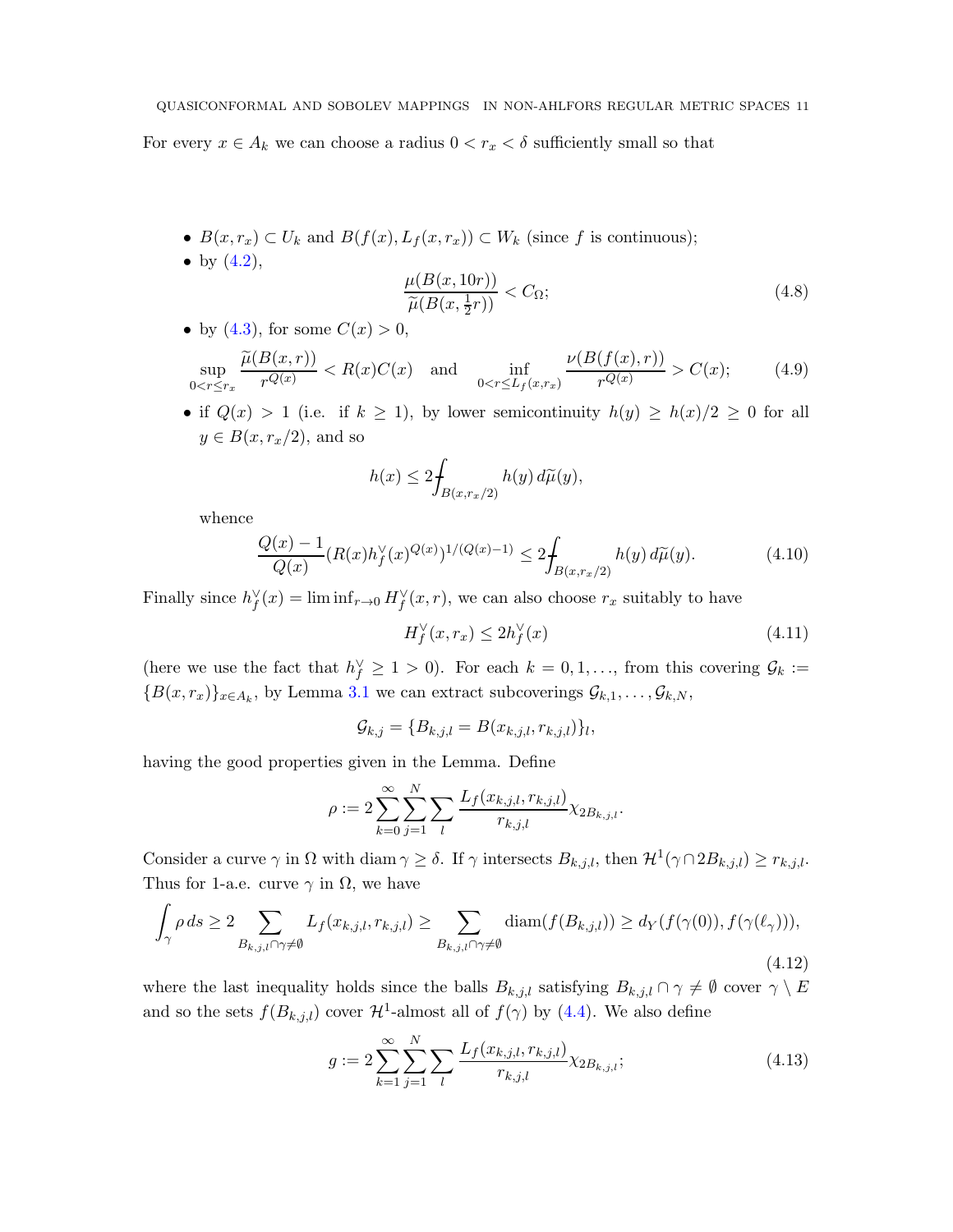that is, the same as  $\rho$  but with the summation starting from  $k = 1$  instead of  $k = 0$ . For 1-a.e. curve  $\gamma$  in  $\{Q > 1\} \cup E$  with  $\text{diam } \gamma \geq \delta$ , we similarly obtain

<span id="page-11-2"></span>
$$
\int_{\gamma} g ds \ge d_Y(f(\gamma(0)), f(\gamma(\ell_\gamma))). \tag{4.14}
$$

Note that for each ball  $B_{k,j,l}$ , we have

$$
B\left(f(x_{k,j,l}), \frac{L_f(x_{k,j,l}, r_{k,j,l})}{H_f^{\vee}(x_{k,j,l}, r_{k,j,l})}\right) \subset B\left(f(x_{k,j,l}), l_f(x_{k,j,l}, r_{k,j,l})\right) \subset f(B_{k,j,l}).
$$

Now, for any fixed  $k \in \mathbb{N}$  and  $j \in \{1, ..., N\}$ , Lemma [3.2](#page-8-2) gives

<span id="page-11-1"></span>
$$
B\left(f(x_{k,j,l}), \frac{L_f(x_{k,j,l}, r_{k,j,l})}{2H_f^{\vee}(x_{k,j,l}, r_{k,j,l})}\right) \cap B\left(f(x_{k,j,m}), \frac{L_f(x_{k,j,m}, r_{k,j,m})}{2H_f^{\vee}(x_{k,j,m}, r_{k,j,m})}\right) = \emptyset \text{ for all } l \neq m.
$$
\n(4.15)

Denote  $C_{k,j,l} := C(x_{k,j,l}), R_{k,j,l} := R(x_{k,j,l}),$  and  $Q_{k,j,l} := Q(x_{k,j,l}).$  By [\(4.9\)](#page-10-0), when  $k \in \mathbb{N}$ we get

<span id="page-11-0"></span>
$$
\left(C_{k,j,l}^{-1/Q_{k,j,l}}\frac{\widetilde{\mu}(\frac{1}{2}B_{k,j,l})}{r_{k,j,l}}\right)^{Q_{k,j,l}/(Q_{k,j,l}-1)} = C_{k,j,l}^{-1/(Q_{k,j,l}-1)}\widetilde{\mu}(\frac{1}{2}B_{k,j,l})\frac{\widetilde{\mu}(\frac{1}{2}B_{k,j,l})^{1/(Q_{k,j,l}-1)}}{(r_{k,j,l})^{Q_{k,j,l}/(Q_{k,j,l}-1)}} \\ \leq R_{k,j,l}^{1/(Q_{k,j,l}-1)}\widetilde{\mu}(\frac{1}{2}B_{k,j,l}).
$$
\n(4.16)

For every  $k \in \mathbb{N}$ , abbreviating  $\sum_{j=1}^{N} \sum_{l}$  by  $\sum_{j,l}$ , by  $(4.8)$  we have

$$
\sum_{j,l} \frac{L_f(x_{k,j,l}, r_{k,j,l})}{r_{k,j,l}} \mu(10B_{k,j,l})
$$
\n
$$
\leq C_{\Omega} \sum_{j,l} \frac{L_f(x_{k,j,l}, r_{k,j,l})}{h_f^{\vee}(x_{k,j,l})} h_f^{\vee}(x_{k,j,l}) \frac{\tilde{\mu}(\frac{1}{2}B_{k,j,l})}{r_{k,j,l}}
$$
\n
$$
\leq 4C_{\Omega} \sum_{j,l} C_{k,j,l}^{1/Q_{k,j,l}} \frac{L_f(x_{k,j,l}, r_{k,j,l})}{2H_f^{\vee}(x_{k,j,l}, r_{k,j,l})} h_f^{\vee}(x_{k,j,l}) C_{k,j,l}^{-1/Q_{k,j,l}} \frac{\tilde{\mu}(\frac{1}{2}B_{k,j,l})}{r_{k,j,l}} \quad \text{by (4.11)}
$$
\n
$$
\leq 4C_{\Omega} \sum_{j,l} C_{k,j,l} \left( \frac{L_f(x_{k,j,l}, r_{k,j,l})}{2H_f^{\vee}(x_{k,j,l}, r_{k,j,l})} \right)^{Q_{k,j,l}}
$$
\n
$$
+ 4C_{\Omega} \sum_{j,l} \frac{Q_{k,j,l} - 1}{Q_{k,j,l}} h_f^{\vee}(x_{k,j,l})^{Q_{k,j,l}/(Q_{k,j,l}-1)} R_{k,j,l}^{1/(Q_{k,j,l}-1)} \tilde{\mu}(\frac{1}{2}B_{k,j,l}),
$$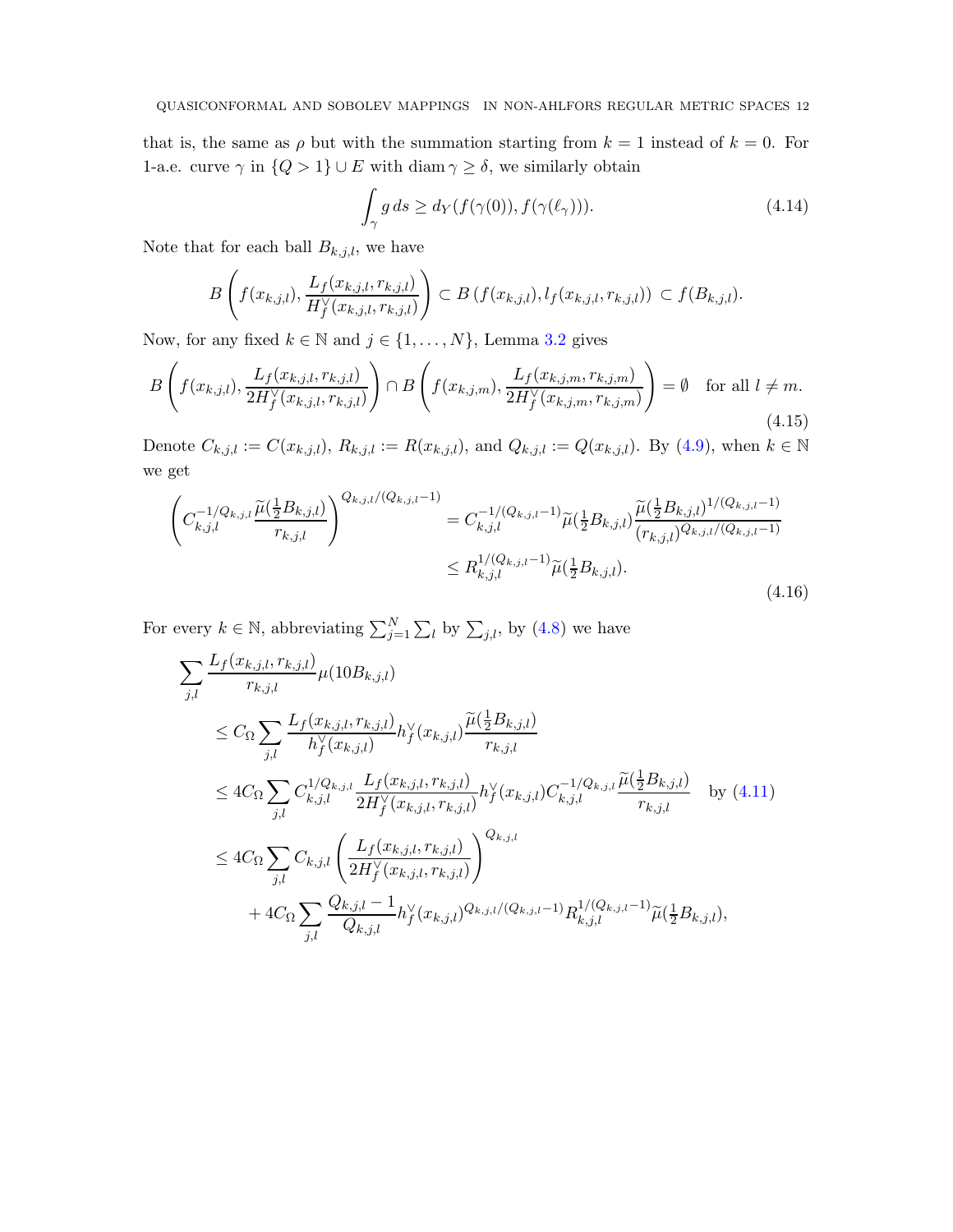where we used Young's inequality, estimating simply  $1/Q_{k,j,l} \leq 1$  for the first term, and also  $(4.16)$ . Using the second inequality of  $(4.9)$  as well as  $(4.10)$ , we estimate further

$$
\sum_{j,l} \frac{L_f(x_{k,j,l}, r_{k,j,l})}{r_{k,j,l}} \mu(10B_{k,j,l})
$$
\n
$$
\leq 4C_{\Omega} \sum_{j,l} \nu \left( B \left( f(x_{k,j,l}), \frac{L_f(x_{k,j,l}, r_{k,j,l})}{2H_f^V(x_{k,j,l}, r_{k,j,l})} \right) \right) + 8C_{\Omega} \sum_{j,l} \int_{\frac{1}{2}B_{k,j,l}} h \, d\tilde{\mu}
$$
\n
$$
\leq 4C_{\Omega} N \nu(W_k) + 8C_{\Omega} \sum_{j,l} \int_{\frac{1}{2}B_{k,j,l}} h \, d\tilde{\mu} \quad \text{by (4.15)}
$$
\n
$$
\leq 4C_{\Omega} N(\nu(f(A_k)) + 2^{-k}\delta) + 8C_{\Omega} N \int_{U_k} h \, d\tilde{\mu} \quad \text{by (4.7)}
$$
\n
$$
\leq 4C_{\Omega} N(\nu(f(A_k)) + 2^{-k}\delta) + 8C_{\Omega} N \left( \int_{A_k} h \, d\tilde{\mu} + 2^{-k}\delta \right) \quad \text{by (4.6)}.
$$

We record this result: for all  $k \in \mathbb{N}$ ,

<span id="page-12-0"></span>
$$
\sum_{j,l} \frac{L_f(x_{k,j,l}, r_{k,j,l})}{r_{k,j,l}} \mu(10B_{k,j,l}) \le 4C_{\Omega} N(\nu(f(A_k)) + 2^{-k}\delta) + 8C_{\Omega} N\left(\int_{A_k} h \, d\widetilde{\mu} + 2^{-k}\delta\right).
$$
\n(4.17)

For  $k = 0$ , by  $(4.8)$  and  $(4.11)$  we get

$$
\sum_{j,l} \frac{L_f(x_{0,j,l}, r_{0,j,l})}{r_{0,j,l}} \mu(2B_{0,j,l})
$$
\n
$$
\leq 4C_{\Omega} \sum_{j,l} C_{0,j,l} \frac{L_f(x_{0,j,l}, r_{0,j,l})}{2H_f^{\vee}(x_{0,j,l}, r_{0,j,l})} h_f^{\vee}(x_{0,j,l}) C_{0,j,l}^{-1} \frac{\tilde{\mu}(\frac{1}{2}B_{0,j,l})}{r_{0,j,l}}
$$
\n
$$
\leq 4C_{\Omega} \sum_{j,l} \nu \left( B \left( f(x_{0,j,l}), \frac{L_f(x_{0,j,l}, r_{0,j,l})}{2H_f^{\vee}(x_{0,j,l}, r_{0,j,l})} \right) \right) h_f^{\vee}(x_{0,j,l}) R_{0,j,l} \text{ by (4.9)}
$$
\n
$$
\leq 4C_{\Omega} N \nu(W_0) \cdot H \text{ by (4.15) and since } h_f^{\vee}(x) R(x) \leq H \text{ for all } x \in \{Q = 1\} \setminus E
$$
\n
$$
\leq 4H C_{\Omega} N(\nu(f(A_0)) + \delta) \text{ by (4.7)}.
$$
\n(4.18)

Combining this with [\(4.17\)](#page-12-0), and noting that the sets  $f(A_k)$  are  $\nu$ -measurable by the measurability of  $Q(f^{-1}(\cdot))$ , we get (the fact that the left-hand side of  $(4.17)$  has the balls  $10B_{k,j,l}$  instead of  $2B_{k,j,l}$  will be useful later)

$$
\|\rho\|_{L^1(\Omega)} \leq 2 \sum_{k=0}^{\infty} \sum_{j,l} \frac{L_f(x_{k,j,l}, r_{k,j,l})}{r_{k,j,l}} \mu(2B_{k,j,l})
$$
  

$$
\leq 8HC_{\Omega} N(\nu(f(A_0)) + \delta) + 8C_{\Omega} N(\nu(f(\Omega)) + \delta) + 16C_{\Omega} N\left(\int_{\Omega} h \, d\widetilde{\mu} + \delta\right).
$$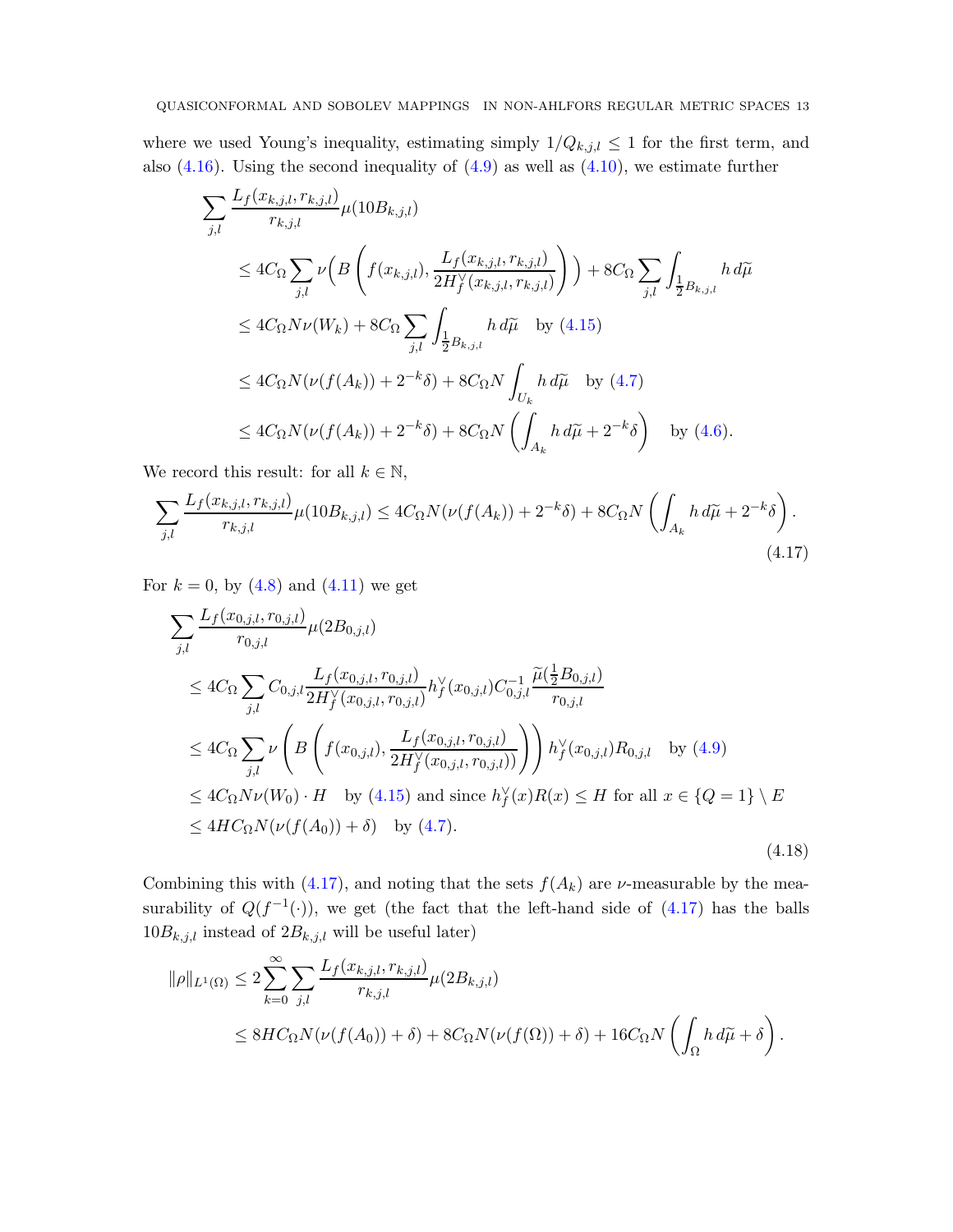Recall that  $\delta > 0$  was the upper bound for the radii in the coverings. Now we can choose functions  $\rho$  with the choices  $\delta = 1/i$ , to get a sequence  $\{\rho_i\}_{i=1}^{\infty}$  that is bounded in  $L^1(\Omega)$ .

By [\(4.12\)](#page-10-4), the pair  $(f, \rho_i)$  satisfies the upper gradient inequality for 1-a.e. curve  $\gamma$  in  $\Omega$ with diam  $\gamma \geq 1/i$ . Denote the exceptional family by  $\Gamma_i$ , and  $\Gamma := \bigcup_{i=1}^{\infty} \Gamma_i$ . If  $\gamma \notin \Gamma$  is a nonconstant curve in  $\Omega$ , then by  $(4.12)$  we have

$$
d_Y(f(\gamma(0)), f(\gamma(\ell_\gamma))) \le \int_{\gamma} \rho_i ds
$$

for every  $i \in \mathbb{N}$  for which diam  $\gamma \geq 1/i$ . Thus

$$
d_Y(f(\gamma(0)), f(\gamma(\ell_\gamma))) \le \liminf_{i \to \infty} \int_{\gamma} \rho_i ds
$$

and so  $f \in D^{\text{BV}}(\Omega; Y)$  by Definition [2.10.](#page-6-2)

**Part 2.** Now we show that  $f \in D^1({Q > 1} \cup E; Y)$ .

Recall the definition of g from  $(4.13)$ . As above with  $\rho$ , we can choose functions g with the choices  $\delta = 1/i$ , to get a sequence  $\{g_i\}_{i=1}^{\infty}$  that is bounded in  $L^1(\Omega)$ . We will show that  ${g_i}_{i=1}^{\infty}$  is an equi-integrable sequence in  $L^1(\Omega)$ .

The first condition of Definition [2.2](#page-5-2) holds automatically since  $\Omega$  as a bounded set has finite  $\mu$ -measure. We check the second condition. Suppose by contradiction that by passing to a subsequence of  $\{g_i\}_{i=1}^{\infty}$  (not relabeled), we find  $0 < \varepsilon < 1$  and a sequence of sets  $H_i \subset \Omega$ such that  $\mu(H_i) \to 0$  and

$$
\int_{H_i} g_i \, d\mu \ge \varepsilon \quad \text{for all } i \in \mathbb{N}.
$$

By assumption  $\tilde{\mu} \ll \mu$ , so also  $\tilde{\mu}(H_i) \to 0$ . Now the balls  $B_{k,j,l} = B(x_{k,j,l}, r_{k,j,l})$  depend also on  $i \in \mathbb{N}$ , so we denote them  $B_{i,k,j,l} = B(x_{i,k,j,l}, r_{i,k,j,l})$ . Thus we have

<span id="page-13-0"></span>
$$
\sum_{k=1}^{\infty} \sum_{j,l} \frac{L_f(x_{i,k,j,l}, r_{i,k,j,l})}{r_{i,k,j,l}} \mu(2B_{i,k,j,l} \cap H_i) \ge \frac{\varepsilon}{2} \quad \text{for all } i \in \mathbb{N}.
$$
 (4.19)

Note that since  $f$  is injective,

$$
f\left(\bigcup_{k=K}^{\infty} A_k\right) \searrow \emptyset \text{ as } K \to \infty.
$$

Thus

$$
\nu\Big(f\left(\bigcup_{k=K}^{\infty} A_k\right)\Big) \to 0 \quad \text{as } K \to \infty,
$$

and we also have

$$
\int_{\bigcup_{k=K}^{\infty} A_k} h \, d\widetilde{\mu} \to 0 \quad \text{as } K \to \infty.
$$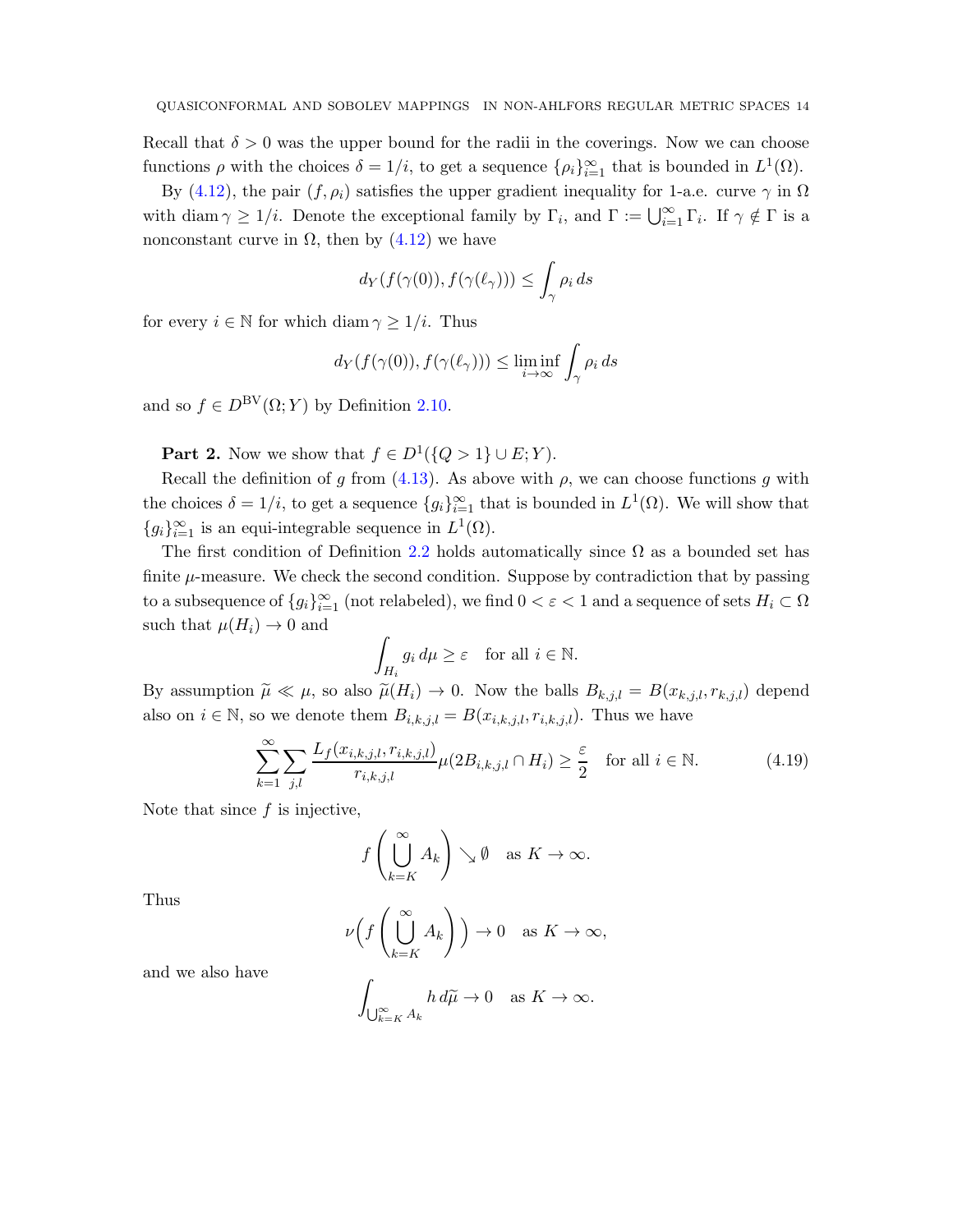<span id="page-14-2"></span>Thus by  $(4.17)$ , choosing and fixing a sufficiently large  $K \in \mathbb{N}$ , we have

$$
\sum_{k=K}^{\infty} \sum_{j,l} \frac{L_f(x_{i,k,j,l}, r_{i,k,j,l})}{r_{i,k,j,l}} \mu(2B_{i,k,j,l})
$$
\n
$$
\leq 4C_{\Omega} N \big(\nu \big(f\left(\bigcup_{k=K}^{\infty} A_k\right)\big) + 2^{-K+1}\big) + 8C_{\Omega} N \bigg(\int_{\bigcup_{k=K}^{\infty} A_k} h \, d\widetilde{\mu} + 2^{-K+1}\bigg)
$$
\n
$$
< \frac{\varepsilon}{4}
$$

for all  $i \in \mathbb{N}$ . Thus by  $(4.19)$ , we have in fact

 $\ddot{x}$ 

$$
\sum_{k=1}^K \sum_{j,l} \frac{L_f(x_{i,k,j,l}, r_{i,k,j,l})}{r_{i,k,j,l}} \mu(2B_{i,k,j,l} \cap H_i) \ge \frac{\varepsilon}{4} \quad \text{for all } i \in \mathbb{N}.
$$

Passing to another subsequence (not relabeled) we can assume that for some fixed  $k \in \mathbb{Z}$  $\{1, \ldots, K\}$ , we have

$$
\sum_{j,l} \frac{L_f(x_{i,k,j,l}, r_{i,k,j,l})}{r_{i,k,j,l}} \mu(2B_{i,k,j,l} \cap H_i) \ge \frac{\varepsilon}{4K} \quad \text{for all } i \in \mathbb{N}.
$$

Passing to yet another sequence (not relabeled), we can assume that for some fixed  $j \in \mathbb{Z}$  $\{1,\ldots,N\},\$ 

$$
\sum_{l} \frac{L_f(x_{i,k,j,l}, r_{i,k,j,l})}{r_{i,k,j,l}} \mu(2B_{i,k,j,l} \cap H_i) \ge \frac{\varepsilon}{4KN} \quad \text{for all } i \in \mathbb{N}.
$$

The indices  $k$  and  $j$  are now fixed, so we drop them from the notation. Thus we write

<span id="page-14-1"></span>
$$
\sum_{l} \frac{L_f(x_{i,l}, r_{i,l})}{r_{i,l}} \mu(2B_{i,l} \cap H_i) \ge \frac{\varepsilon}{4KN} \quad \text{for all } i \in \mathbb{N}.
$$
 (4.20)

Choose  $M$  to be the following (very large) number:

<span id="page-14-0"></span>
$$
M := \frac{10KN}{\varepsilon} \left[ 4C_{\Omega} N(\nu(f(\Omega)) + 1) + 8C_{\Omega} N \left( \int_{\Omega} h \, d\widetilde{\mu} + 1 \right) \right],\tag{4.21}
$$

and consider two sets of indices  $I_1^i$  and  $I_2^i$  as follows: for  $l \in I_1^i$ , we have

$$
\frac{\widetilde{\mu}(2B_{i,l}\cap H_i)}{\mu(10B_{i,l})}\leq \frac{1}{M}.
$$

Then let  $I_2^i$  consist of the remaining indices. By the 5-covering lemma (see e.g. [\[14,](#page-25-11) p. 60]), we find  $J^i \subset I_2^i$  such that the balls  $2B_{i,l}$ ,  $l \in J^i$ , are pairwise disjoint and

$$
\bigcup_{l\in I^i_2} 2B_{i,l}\subset \bigcup_{l\in J^i} 10B_{i,l}.
$$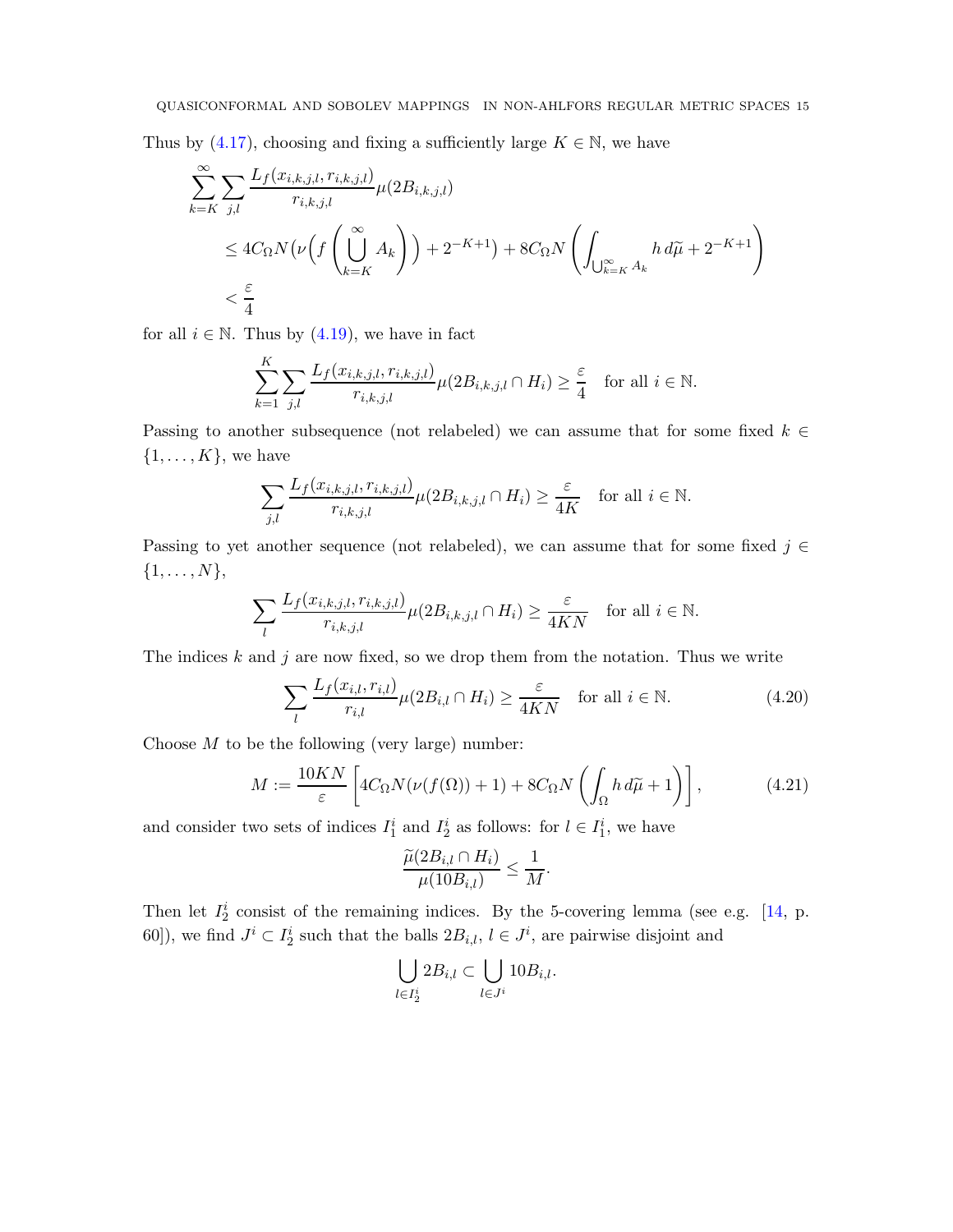Thus

<span id="page-15-3"></span>
$$
\mu\left(\bigcup_{l\in I_2^i} 2B_{i,l}\right) \le \sum_{l\in J^i} \mu(10B_{i,l}) \le MC_{\Omega} \sum_{l\in J^i} \widetilde{\mu}(2B_{i,l} \cap H_i) \le MC_{\Omega} \widetilde{\mu}(H_i). \tag{4.22}
$$

<span id="page-15-2"></span>Now

$$
\sum_{l} \frac{L_{f}(x_{i,l}, r_{i,l})}{r_{i,l}} \mu(2B_{i,l} \cap H_{i})
$$
\n
$$
= \sum_{l \in I_{1}^{i}} \frac{L_{f}(x_{i,l}, r_{i,l})}{r_{i,l}} \mu(2B_{i,l} \cap H_{i}) + \sum_{l \in I_{2}^{i}} \frac{L_{f}(x_{i,l}, r_{i,l})}{r_{i,l}} \mu(2B_{i,l} \cap H_{i}).
$$
\n
$$
(4.23)
$$

For the first term, we can make the (rough) estimate

$$
\sum_{l \in I_1^i} \frac{L_f(x_{i,l}, r_{i,l})}{r_{i,l}} \mu(2B_{i,l} \cap H_i)
$$
\n
$$
\leq \sum_{l \in I_1^i} \frac{L_f(x_{i,l}, r_{i,l})}{r_{i,l}} \widetilde{\mu}(2B_{i,l} \cap H_i)
$$
\n
$$
\leq \frac{1}{M} \sum_{l=1}^{\infty} \frac{L_f(x_{i,l}, r_{i,l})}{r_{i,l}} \mu(10B_{i,l})
$$
\n
$$
\leq \frac{1}{M} \left[ 4C_{\Omega} N(\nu(f(\Omega)) + 1/i) + 8C_{\Omega} N \left( \int_{\Omega} h \, d\widetilde{\mu} + 1/i \right) \right]
$$

by [\(4.17\)](#page-12-0). For the second term, we use the generalized Young's inequality: if  $1/p + 1/q = 1$ and  $1 + 1/K \le p < \infty$ , then  $q \le K + 1$ , and so by the usual Young's inequality we have for any  $a, b \geq 0$  and any choice of  $0 < \kappa < 1$  that

<span id="page-15-0"></span>
$$
ab = \kappa^{1/p} a \kappa^{-1/p} b \le \frac{1}{p} \kappa a^p + \frac{1}{q} \kappa^{-q/p} b^q \le \kappa a^p + \frac{1}{q} \kappa^{-K} b^q.
$$
 (4.24)

We choose

<span id="page-15-1"></span>
$$
\kappa := \frac{\varepsilon}{10KN} \frac{1}{4C_{\Omega}(\nu(f(\Omega)) + 1)}.\tag{4.25}
$$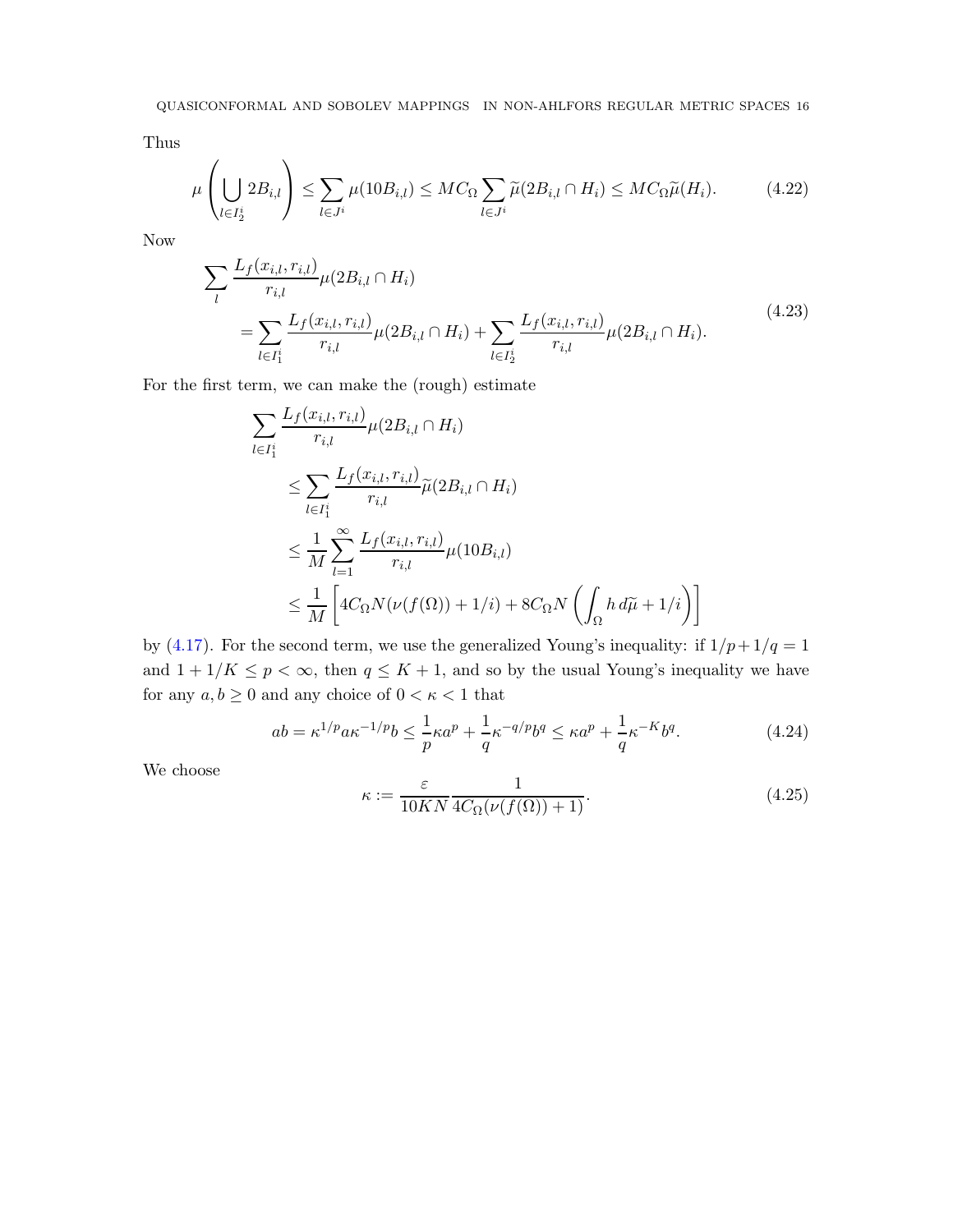Now by  $(4.8)$  we get

$$
\sum_{l \in I_{2}^{i}} \frac{L_{f}(x_{i,l}, r_{i,l})}{r_{i,l}} \mu(2B_{i,l} \cap H_{i})
$$
\n
$$
\leq C_{\Omega} \sum_{l \in I_{2}^{i}} \frac{L_{f}(x_{i,l}, r_{i,l})}{h_{f}^{\vee}(x_{i,l})} h_{f}^{\vee}(x_{i,l}) \frac{\tilde{\mu}(\frac{1}{2}B_{i,l})}{r_{i,l}}
$$
\n
$$
\leq 4C_{\Omega} \sum_{l \in I_{2}^{i}} C_{i,l}^{1/Q_{i,l}} \frac{L_{f}(x_{i,l}, r_{i,l})}{2H_{f}^{\vee}(x_{i,l}, r_{i,l})} h_{f}^{\vee}(x_{i,l}) C_{i,l}^{-1/Q_{i,l}} \frac{\tilde{\mu}(\frac{1}{2}B_{i,l})}{r_{i,l}} \quad \text{by (4.11)}
$$
\n
$$
\leq 4C_{\Omega} \kappa \sum_{l \in I_{2}^{i}} C_{i,l} \left( \frac{L_{f}(x_{i,l}, r_{i,l})}{2H_{f}^{\vee}(x_{i,l}, r_{i,l})} \right)^{Q_{i,l}}
$$
\n
$$
+ 4C_{\Omega} \kappa^{-K} \sum_{l \in I_{2}^{i}} \frac{Q_{i,l} - 1}{Q_{i,l}} R_{i,l}^{1/(Q_{i,l} - 1)} h_{f}^{\vee}(x_{i,l})^{Q_{i,l}/(Q_{i,l} - 1)} \tilde{\mu}(\frac{1}{2}B_{i,l})
$$

by the generalized Young's inequality [\(4.24\)](#page-15-0) and [\(4.16\)](#page-11-0); note that  $Q_{i,l} \geq 1 + 1/K$  by the definition of the sets  $A_k$  in [\(4.5\)](#page-9-5). Using the second inequality of [\(4.9\)](#page-10-0) as well as [\(4.10\)](#page-10-3), we estimate further

$$
\sum_{l \in I_2^i} \frac{L_f(x_{i,l}, r_{i,l})}{r_{i,l}} \mu(2B_{i,l} \cap H_i)
$$
\n
$$
\leq 4\kappa C_{\Omega} \sum_{l \in I_2^i} \nu \left( B\left(f(x_{i,l}), \frac{L_f(x_{i,l}, r_{i,l})}{2H_f^{\vee}(x_{i,l}, r_{i,l})}\right) \right) + 8\kappa^{-K} C_{\Omega} \sum_{l \in I_2^i} \int_{\frac{1}{2}B_{i,l}} h \, d\widetilde{\mu}
$$
\n
$$
\leq 4\kappa C_{\Omega} \nu(W_k) + 8\kappa^{-K} C_{\Omega} \sum_{l \in I_2^i} \int_{\frac{1}{2}B_{i,l}} h \, d\widetilde{\mu} \quad \text{by (4.15)}
$$
\n
$$
\leq 4\kappa C_{\Omega} (\nu(f(A_k)) + 1/i) + 8\kappa^{-K} C_{\Omega} \int_{\bigcup_{l \in I_2^i} 2B_{i,l}} h \, d\widetilde{\mu} \quad \text{by (4.7)}
$$
\n
$$
\leq \frac{\varepsilon}{10KN} + 8\kappa^{-K} C_{\Omega} \int_{\bigcup_{l \in I_2^i} 2B_{i,l}} h \, d\widetilde{\mu}
$$

by [\(4.25\)](#page-15-1).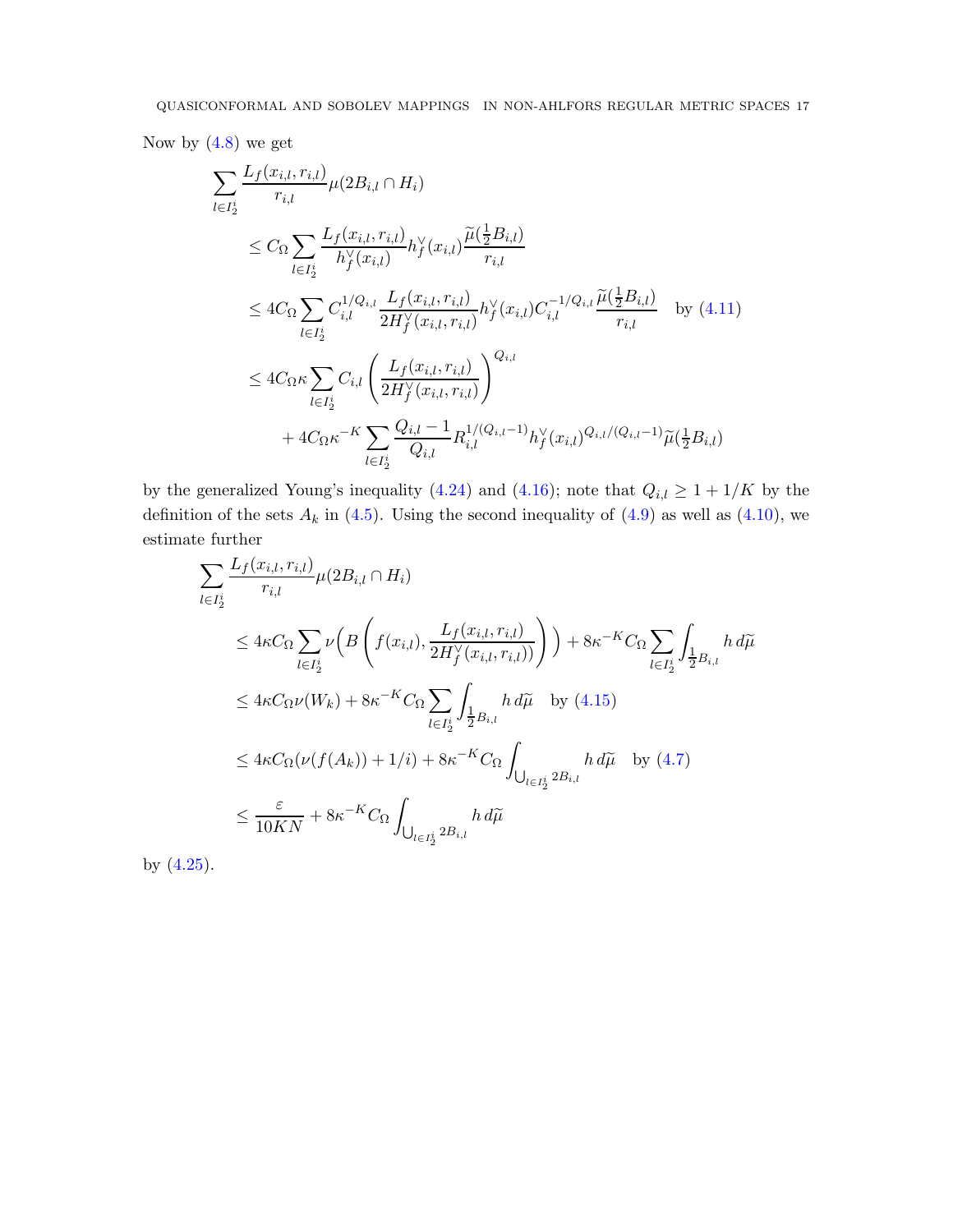<span id="page-17-2"></span>In total, for [\(4.23\)](#page-15-2) we have

$$
\sum_{l=1}^{\infty} \frac{L_f(x_{i,l}, r_{i,l})}{r_{i,l}} \mu(2B_{i,l} \cap H_i)
$$
\n
$$
\leq \frac{1}{M} \left[ 4C_{\Omega} N(\nu(f(\Omega)) + 1/i) + 8C_{\Omega} N \left( \int_{\Omega} h \, d\tilde{\mu} + 1/i \right) \right]
$$
\n
$$
+ \frac{\varepsilon}{10KN} + 8\kappa^{-K} C_{\Omega} \int_{\bigcup_{l \in I_2^i} 2B_{i,l}} h \, d\tilde{\mu}
$$
\n
$$
\leq \frac{\varepsilon}{10KN} + \frac{\varepsilon}{10KN} + 8\kappa^{-K} C_{\Omega} \int_{\bigcup_{l \in I_2^i} 2B_{i,l}} h \, d\tilde{\mu} \quad \text{by (4.21)}
$$
\n
$$
\to \frac{2\varepsilon}{10KN} + 0 \quad \text{as } i \to \infty
$$

by the absolute continuity of the integral, since by  $(4.22)$  we had  $\mu\left(\bigcup_{l\in I_2^i} 2B_{i,l}\right) \leq MC_{\Omega}\widetilde{\mu}(H_i) \to$ 0 and then also  $\widetilde{\mu}\left(\bigcup_{l\in I_2^i} 2B_{i,l}\right) \to 0$ . But this contradicts  $(4.20)$ . Thus  $\{g_i\}_{i=1}^{\infty}$  is an equiintegrable sequence in  $L^1(\Omega)$ .

Then we can use the Dunford-Pettis theorem (Theorem [2.3\)](#page-5-3) to conclude that passing to a subsequence (not relabeled) we find  $g \in L^1(\Omega)$  such that  $g_i \to g$  weakly in  $L^1(\Omega)$ . Recall from [\(4.14\)](#page-11-2) that the pair  $(f, g_i)$  satisfies the upper gradient inequality for 1-a.e. curve  $\gamma$ in  ${Q > 1} \cup E$  with diam  $\gamma \ge 1/i$ . By Mazur's lemma (Lemma [2.4\)](#page-5-4), we find convex combinations  $\hat{g}_i := \sum_{j=i}^{N_i} a_{i,j} g_j$  such that  $\hat{g}_i \to g$  in  $L^1(\Omega)$  for some  $g \in L^1(\Omega)$ , and thus also  $\hat{g}_i \to g$  in  $L^1(\{Q > 1\} \cup E)$ . Each pair  $(f, \hat{g}_i)$  satisfies the upper gradient inequality for 1-a.e. curve  $\gamma$  in  $\{Q > 1\} \cup E$  with diam  $\gamma \geq 1/i$ . By Fuglede's lemma (Lemma [2.5\)](#page-5-5), the pair  $(f, g)$  satisfies the upper gradient inequality for 1-a.e. curve  $\gamma$  in  $\{Q > 1\} \cup E$ with diam  $\gamma \geq 1/i$  for every  $i \in \mathbb{N}$ , and thus in fact for 1-a.e. nonconstant curve  $\gamma$  in  $\{Q > 1\} \cup E$ . Thus  $g \in L^1(\{Q > 1\} \cup E)$  is a 1-weak upper gradient of f in  $\{Q > 1\} \cup E$ and so  $f \in D^1({Q > 1} \cup E; Y)$ .

# 5. THE EXCEPTIONAL SET  $E$

<span id="page-17-0"></span>A relevant question concerning Theorem [4.1](#page-8-0) is, what kind of exceptional sets  $E$  satisfy condition [\(4.4\)](#page-9-2) for all continuous mappings  $f: \Omega \to Y$ ? In Balogh–Koskela–Rogovin [\[3\]](#page-25-3) and Williams [\[22\]](#page-26-4), it is assumed that E is  $\sigma$ -finite with respect to the  $Q-1$ -dimensional Hausdorff measure. Since we do not assume the space to be Ahlfors-regular, we instead consider a codimension 1 Hausdorff measure.

<span id="page-17-1"></span>**Definition 5.1.** For any set  $A \subset X$  and  $0 \subset R \subset \infty$ , the restricted doubled Hausdorff content of codimension 1 is defined by

$$
\widehat{H}_R(A) := \inf \left\{ \sum_j \frac{\mu(B(x_j, 2r_j))}{r_j} \colon A \subset \bigcup_j B(x_j, r_j), r_j \le R \right\},\,
$$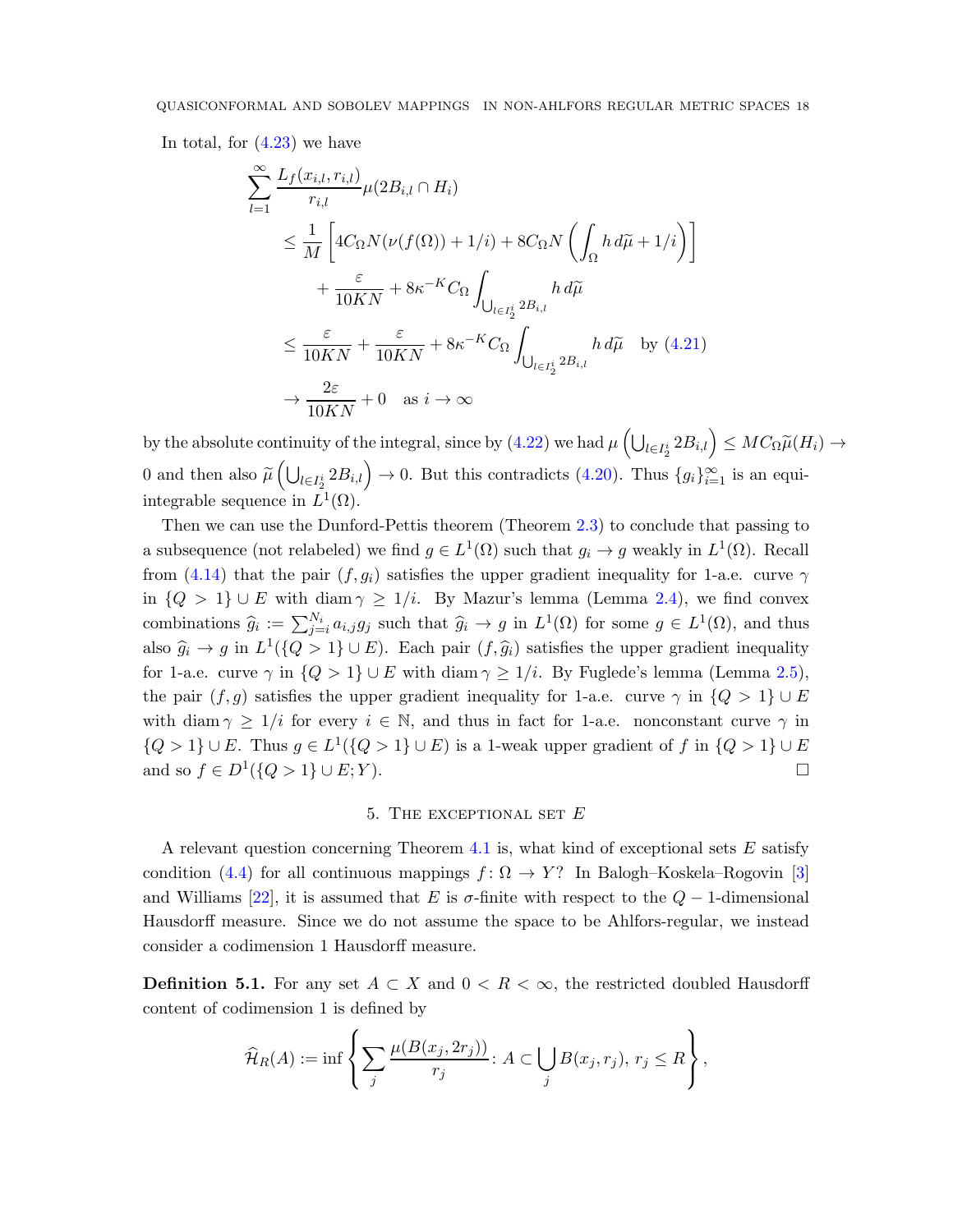<span id="page-18-1"></span>where  $j$  runs over a finite or countable index set. The doubled codimension 1 Hausdorff measure of  $A \subset X$  is then defined by

$$
\widehat{\mathcal{H}}(A) := \lim_{R \to 0} \widehat{\mathcal{H}}_R(A).
$$

Note that our definition is slightly different compared to the usual definition of codimension 1 Hausdorff measure  $H$  used in the literature. The difference is that in the sum we consider balls dilated by factor 2, hence the word "doubled". Despite the somewhat peculiar definition,  $\hat{\mathcal{H}}$  is often easy to use, see Corollary [6.11.](#page-24-0) Moreover, if  $\mu$  is a doubling measure, then H and  $\hat{\mathcal{H}}$  are comparable, and in an Ahlfors Q-regular space both are comparable to  $\mathcal{H}^{Q-1}$ .

The following lemma and its proof are similar to [\[3,](#page-25-3) Lemma 3.5].

<span id="page-18-0"></span>**Lemma 5.2.** Suppose  $H \subset X$  and that  $f : H \to Y$  is continuous. Suppose  $E \subset H$  has σ-finite  $\widehat{H}$ -measure. Then Mod<sub>1</sub>(Γ) = 0 for

$$
\Gamma := \{ \gamma \subset H \colon \mathcal{H}^1(f(\gamma \cap E)) > 0 \}.
$$

Proof.

**Step 1.** First assume that  $\widehat{\mathcal{H}}(E) < \infty$ . Let  $0 < \varepsilon < 1$  and

$$
\Gamma_{\varepsilon} := \{ \gamma \subset H \colon \ell_{\gamma} > \varepsilon \text{ and } \mathcal{H}^1(f(\gamma \cap E)) > \varepsilon \}.
$$

For every  $l \in \mathbb{N}$  with  $1/l < \varepsilon/2$ , we choose a covering  $\{B(x_{l,k}, r_{l,k})\}_k$  of E with  $r_{l,k} \leq 1/l$ and

$$
\sum_{k} \frac{\mu(B(x_{l,k}, 2r_{l,k}))}{r_{l,k}} \leq \widehat{\mathcal{H}}(E) + 1.
$$

Define the functions

$$
\rho_l:=\sum_k \frac{\chi_{B(x_{l,k}, 2r_{l,k})}}{r_{l,k}}, \quad l\in \mathbb{N}.
$$

For every  $l \in \mathbb{N}$ , we have

$$
\|\rho_l\|_{L^1(X)} \leq \sum_k \frac{\mu(B(x_{l,k}, 2r_{l,k}))}{r_{l,k}} \leq \widehat{\mathcal{H}}(E) + 1.
$$

Let  $\gamma \in \Gamma_{\varepsilon}$ . Note that f is continuous on H and thus uniformly continuous in the compact set  $\gamma$ . Since  $\mathcal{H}^1(f(\gamma \cap E)) > \varepsilon$ , also  $\mathcal{H}^1_{1/m}(f(\gamma \cap E)) > \varepsilon$  for all sufficiently large  $m \in \mathbb{N}$ . For all such m, there necessarily exist points  $y_1, \ldots, y_m \in f(\gamma \cap E)$  such that

$$
d_Y(y_j, y_k) \ge \frac{\varepsilon}{2m}, \quad j \ne k.
$$

By the uniform continuity, there exists l depending on m such that  $d_Y(f(x), f(y)) < \varepsilon/(2m)$ for all  $x, y \in \gamma$  with  $d(x, y) < 2/l$ . Thus there are at least m different balls  $B(x_{l,k}, r_{l,k})$ that have nonempty intersection with  $\gamma$ . Then  $\gamma$  intersects each ball  $B(x_{l,k}, 2r_{l,k})$  at least for the length  $r_{l,k}$ . Hence

$$
\int_{\gamma} \rho_l ds \ge m.
$$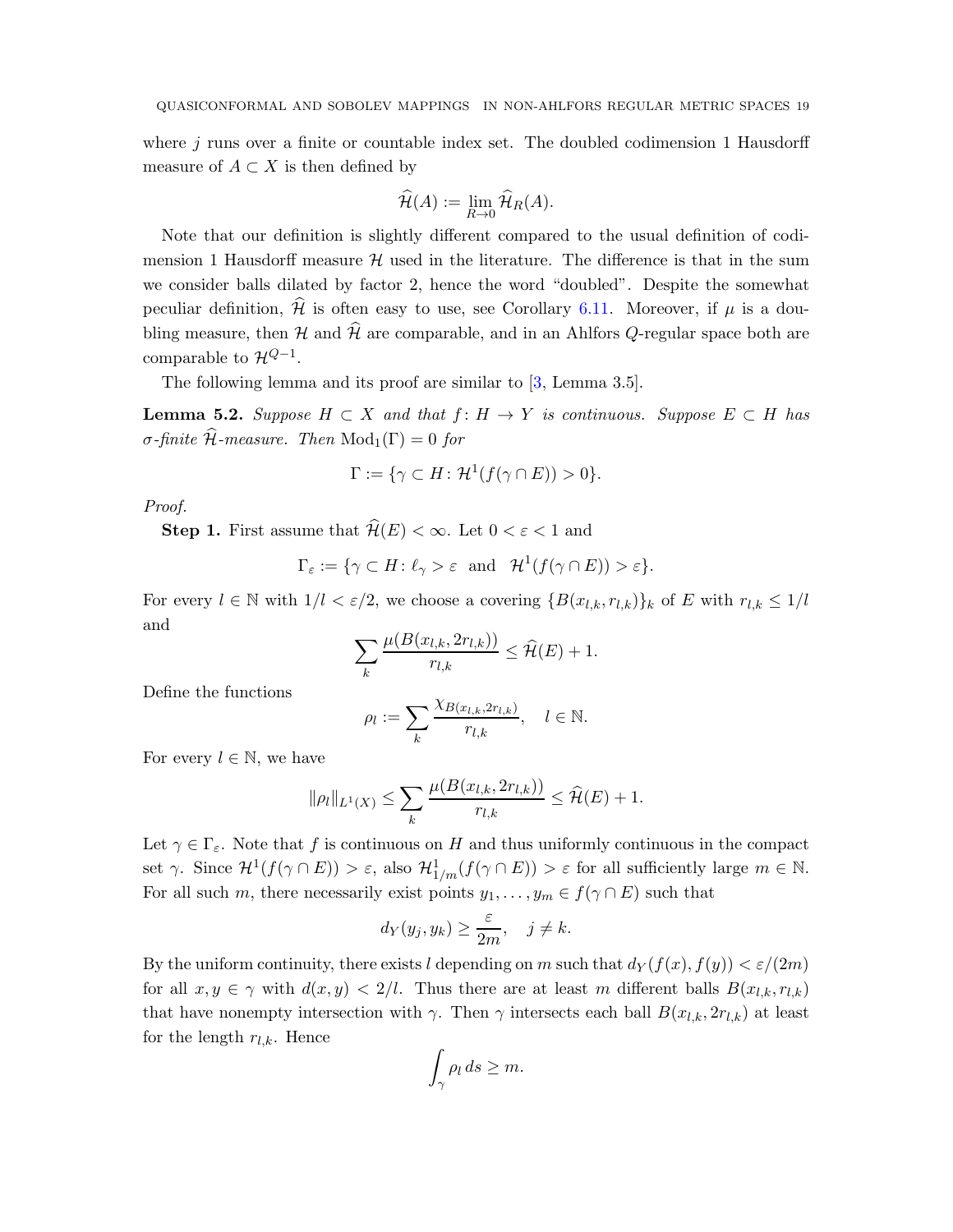<span id="page-19-1"></span>Thus

$$
\text{Mod}_1(\Gamma_{\varepsilon}) \leq \frac{1}{m} \|\rho_l\|_{L^1(X)} \leq \frac{1}{m} \left(\widehat{\mathcal{H}}(E) + 1\right).
$$

Letting  $m \to \infty$ , we get  $Mod_1(\Gamma_{\varepsilon}) = 0$ . Note that  $\Gamma = \bigcup_{j=1}^{\infty} \Gamma_{1/j}$  and so by the subadditivity of the 1-modulus,

$$
\mathrm{Mod}_1(\Gamma) \leq \sum_{j=1}^{\infty} \mathrm{Mod}_1(\Gamma_{1/j}) = 0.
$$

**Step 2.** In the general case, E has  $\sigma$ -finite  $\widehat{\mathcal{H}}$ -measure, so we can write  $E = \bigcup_{i=1}^{\infty} E_i$ with  $\widehat{\mathcal{H}}(E_i) < \infty$ . Now  $\Gamma = \bigcup_{i=1}^{\infty} \Gamma_i$  with

$$
\Gamma_i := \{ \gamma \subset H : \mathcal{H}^1(f(\gamma \cap E_i)) > 0 \}.
$$

By Step 1, we have  $Mod_1(\Gamma_i) = 0$  and so by using subadditivity again, we get  $Mod_1(\Gamma) =$  $0.$ 

Now we give the following sufficient condition for a set  $E$  to satisfy condition  $(4.4)$  for all continuous mappings  $f: \Omega \to Y$ .

<span id="page-19-0"></span>**Proposition 5.3.** Suppose  $f: \Omega \to Y$  is continuous. Suppose  $E = E_1 \cup E_2$  is a subset of  $\Omega$  such that  $E_1$  is an at most countable set, and  $E_2$  is  $\sigma$ -finite with respect to  $\widehat{\mathcal{H}}$ . Then  $\text{Mod}_1(\{\gamma \subset \Omega \colon \mathcal{H}^1(f(\gamma \cap E)) > 0\}) = 0.$ 

*Proof.* For every curve  $\gamma \subset \Omega$ , the set  $f(\gamma \cap E_1)$  has cardinality at most that of  $\gamma \cap E_1$ , and so  $\mathcal{H}^1(f(\gamma \cap E_1)) = 0$ . Thus the result follows from Lemma [5.2.](#page-18-0)

*Proof of Theorem [1.2.](#page-1-1)* From the definition of  $\hat{\mathcal{H}}$  it is straightforward to check that a set with finite  $\hat{\mathcal{H}}$ -measure has zero  $\mu$ -measure, and so E is  $\mu$ -measurable. Note that  $Q(f^{-1}(\cdot))$ is a  $\nu$ -measurable function on Y since f as a continuous mapping maps Borel sets to *analytic* sets, see [\[17,](#page-26-7) Theorem 14.2, Theorem 21.10]. The theorem now follows from Theorem [4.1](#page-8-0) together with Proposition [5.3.](#page-19-0)

**Remark 5.4.** A countable set is always  $\sigma$ -finite with respect to the  $Q - 1$ -dimensional Hausdorff measure, when  $Q \geq 1$ . Thus when considering this measure, the set  $E_1$  could always be included in the set  $E_2$  in Proposition [5.3,](#page-19-0) but in our setting it can happen that even a single point has infinite  $\hat{\mathcal{H}}$ -measure, see Example [6.2](#page-20-1) below.

In an Ahlfors Q-regular space, the  $Q-1$ -dimensional Hausdorff measure is clearly comparable to  $\hat{\mathcal{H}}$  (and also comparable to the usual codimension 1 Hausdorff measure  $\mathcal{H}$ ). Thus in an Ahlfors Q-regular space our condition on E reduces to that required in [\[3,](#page-25-3) [22\]](#page-26-4).

Concerning the assumption  $\nu(f(\Omega)) < \infty$  of Theorem [4.1,](#page-8-0) note that as a continuous mapping f is bounded in every  $\Omega' \in \Omega$  (i.e.  $\overline{\Omega'}$  is a compact subset of  $\Omega$ ). Thus we have  $\nu(f(\Omega')) < \infty$  and also  $f \in L^1(\Omega'; Y)$ , and so we get in fact  $f \in N^{1,1}(\Omega'; Y)$ .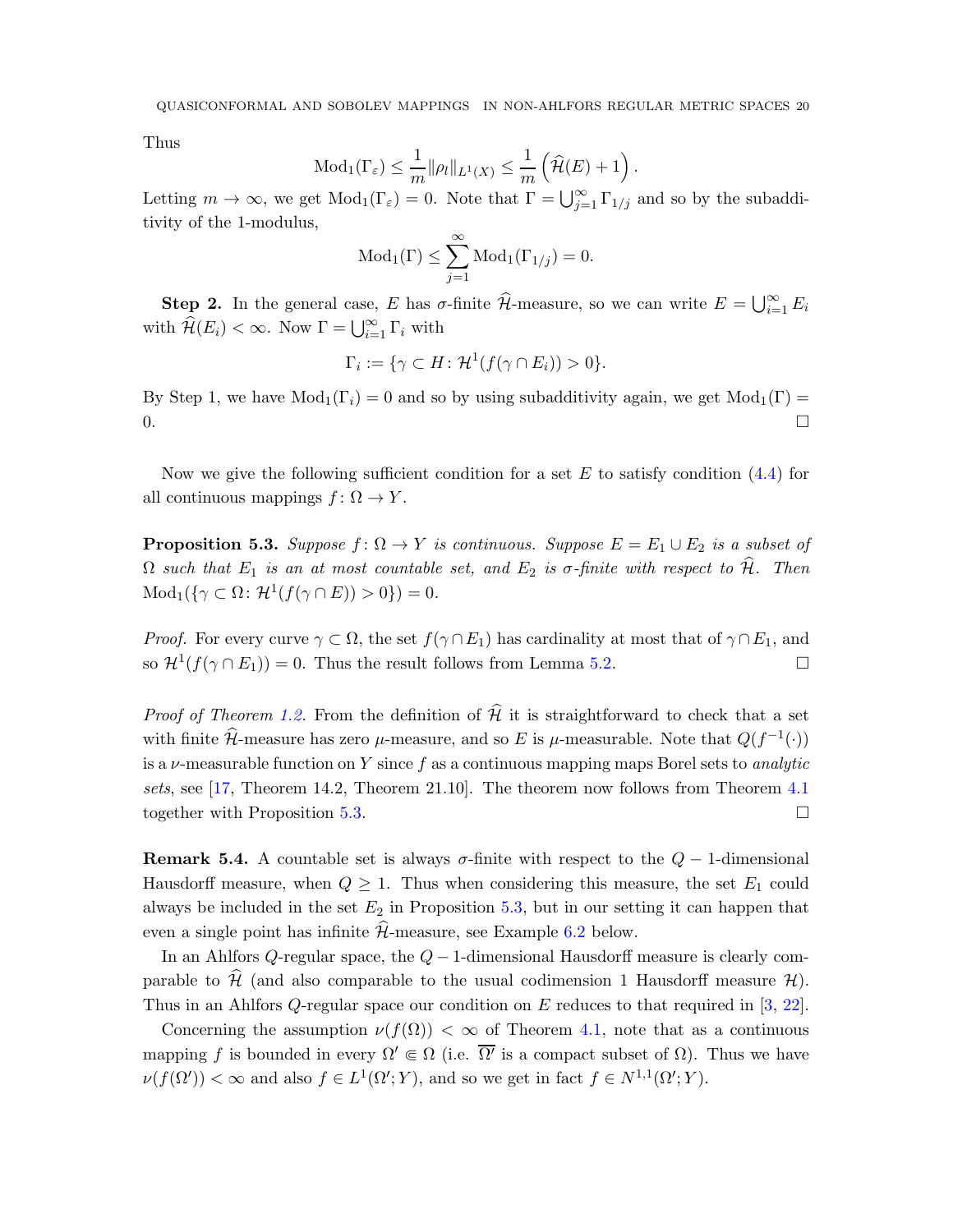# 6. Examples and applications

<span id="page-20-2"></span>There are many examples of spaces equipped with measures that satisfy the asymptotic conditions of Theorem [4.1,](#page-8-0) even though these measures are not globally or even locally doubling or Ahlfors regular. To begin with, we consider the following simple example involving weights; by a weight we mean a nonnegative locally integrable function.

<span id="page-20-0"></span>**Example 6.1.** Suppose  $(X_0, d, \mu_0)$  and  $(Y, d_Y, \nu)$  are complete Ahlfors Q-regular spaces, with  $Q > 1$ . Define X to be the same metric space as  $X_0$  but equipped with a weighted measure  $d\mu := w d\mu_0$ . Suppose  $\Omega \subset X$  is open and bounded and that there exist sets  $E_1, E_2 \subset \Omega$  such that  $E_1 \cap E_2 = \emptyset$ ,  $E_1$  is at most countable and  $w|_{X \setminus E_1}$  finite and continuous, and  $E_2$  has  $\sigma$ -finite  $\mathcal{H}^{Q-1}$ -measure and  $w > 0$  in  $X \setminus E_2$ . Using the continuity of  $w|_{X \setminus E_1}$ , it is straightforward to check that  $E_2$  then has also  $\sigma$ -finite  $\widehat{\mathcal{H}}$ -measure. Take  $E := E_1 \cup E_2$ . Suppose  $f: \Omega \to Y$  is injective and continuous with  $\nu(f(\Omega)) < \infty$ . For every  $x \in \Omega \setminus E$ , by the continuity of  $w|_{X\setminus E_1}$  we have

$$
\limsup_{r \to 0} \frac{\mu(B(x, 2r))}{\mu(B(x, r))} = \limsup_{r \to 0} \frac{w(x)\mu_0(B(x, 2r))}{w(x)\mu_0(B(x, r))} \le 2^Q C_A^2,
$$

where  $C_A \geq 1$  is the Ahlfors regularity constant of  $X_0$  and  $Y_0$ , and so  $\mu$  is asymptotically doubling in  $\Omega \setminus E$ . Choosing  $R(x) := 2C_A^2 w(x)$ , Condition (3) of Theorem [1.2](#page-1-1) becomes

$$
(w(\cdot)h_f^{\vee}(\cdot)^{Q})^{1/(Q-1)} \in L^1(\Omega,\mu)
$$
, or equivalently  $(w(\cdot)h_f^{\vee}(\cdot))^{Q/(Q-1)} \in L^1(\Omega,\mu_0)$ .

If this is satisfied, and also  $h_f < \infty$  in  $\Omega \setminus E$ , then  $f \in D^1(\Omega; Y)$  by Theorem [1.2.](#page-1-1)

The following type of spaces achieved by "glueing" spaces of possibly different dimensions are commonly considered in analysis on metric spaces. In such spaces the measure is generally not Ahlfors regular nor even doubling in most cases, but we can now include these spaces in the theory.

<span id="page-20-1"></span>**Example 6.2.** For each  $k = 1, \ldots, m$ , let  $n_k \geq 2$  and

$$
X_k := \{x = (x_1, \ldots, x_{n_k}) \in \mathbb{R}^{n_k} : x_j \ge 0 \text{ for all } j = 1, \ldots, n_k\}.
$$

Define the space  $X = Y$  by "glueing" the above spaces together at the origin  $\{0\}$ ; that is, the metric is the Euclidean metric in each  $X_k$ , and  $d(x,y) := |x| + |y|$  for  $x \in X_k$ and  $y \in X_l$ ,  $k \neq l$ . Equip each  $X_k$  with the weighted Lebesgue measure  $d\mu := w d\mathcal{L}^{n_k}$ , where  $w: X \setminus \{0\} \to (0, \infty)$  is any continuous function such that  $\mu$  becomes locally finite (finite in a neighborhood of the origin, that is). Suppose  $\Omega \subset X$  is open and bounded and  $f: \Omega \to Y$  is injective and continuous with  $\nu(f(\Omega)) < \infty$ , and  $f(\Omega \cap X_k) \subset X_k$  for each  $k = 1, \ldots, m$ . Let E be the union of the origin and sets of  $\sigma$ -finite  $\mathcal{H}^{n_k-1}$ -measure in  $X_k \setminus \{0\}, k = 1, \ldots, m$ . Now Condition (3) of Theorem [1.2](#page-1-1) is

<span id="page-20-3"></span>
$$
\sum_{k=1}^{m} \int_{X_k \cap \Omega} \left( \frac{w(x)}{w(f(x))} h_f^{\vee}(x)^{n_k} \right)^{1/(n_k - 1)} w(x) d\mathcal{L}^{n_k}(x) < \infty. \tag{6.3}
$$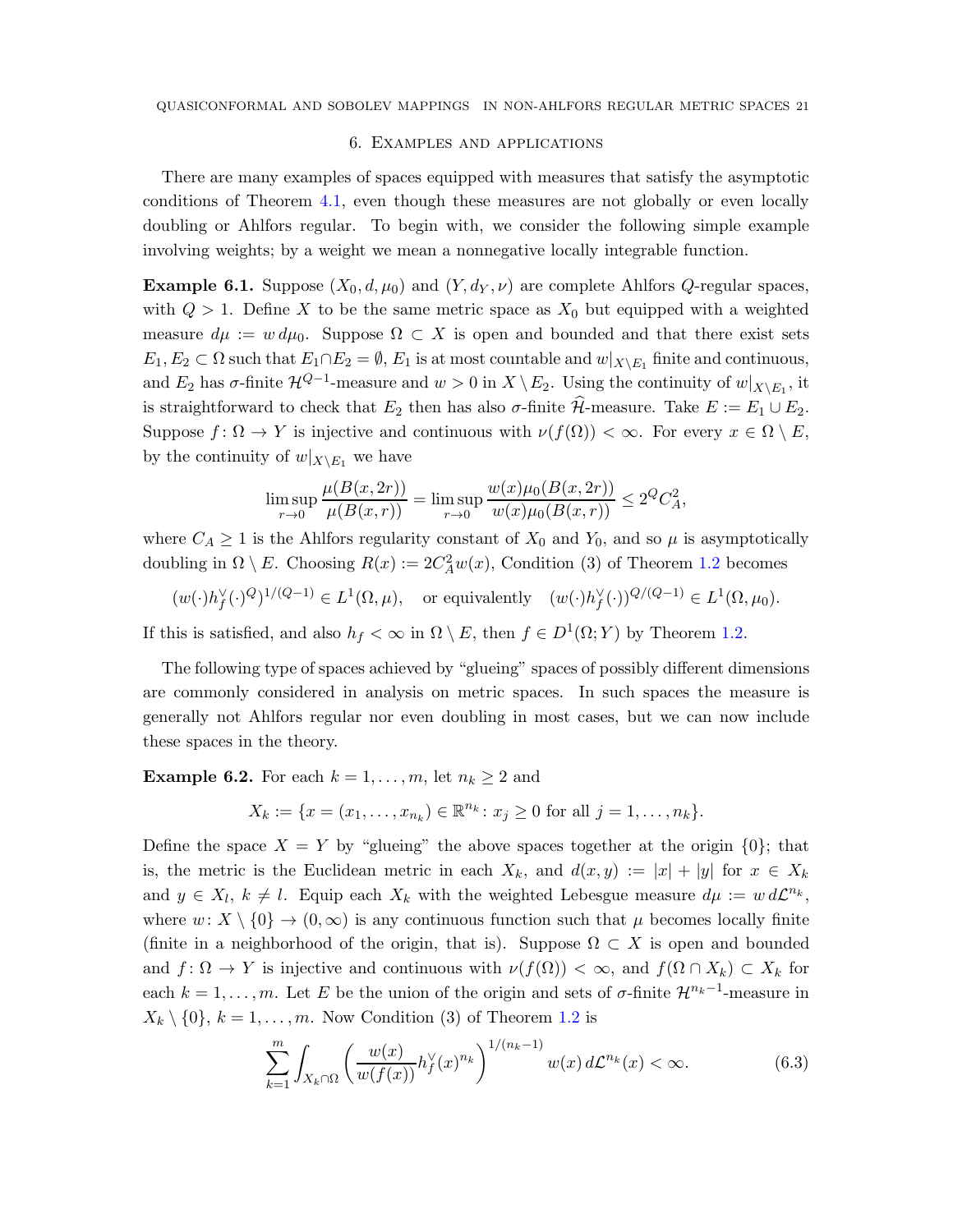<span id="page-21-4"></span>If this is satisfied, and also  $h_f < \infty$  in  $\Omega \setminus E$ , then  $f \in D^1(\Omega; Y)$  by Theorem [1.2.](#page-1-1) For example, take  $m = 2$  and  $n_1 = n_2 = 2$ , to obtain the "bowtie". Typically, one considers  $w(x) := |x|^{\alpha}, \, \alpha \in \mathbb{R}$ . Now  $(6.3)$  is simply

$$
\int_{\Omega\cap X_1}\frac{|x|^{2\alpha}}{|f(x)|^{\alpha}}h_f^{\vee}(x)^2\,d\mathcal{L}^2(x)+\int_{\Omega\cap X_2}\frac{|x|^{2\alpha}}{|f(x)|^{\alpha}}h_f^{\vee}(x)^2\,d\mathcal{L}^2(x)<\infty.
$$

Note that if  $-2 < \alpha < -1$ , we have  $\widehat{\mathcal{H}}(\{0\}) = \infty$ , but  $\{0\}$  can always be included in E because it is only one point, recall Proposition [5.3.](#page-19-0)

Now consider the following: we equip Ahlfors  $Q$ -regular metric spaces  $(X_0, d, \mu_0)$  and  $(Y_0, d_Y, \nu_0)$  with weights w and wy. Note that the weights have Lebesgue points almost everywhere, see e.g. Heinonen [\[10,](#page-25-13) Theorem 1.8]. For our purposes, it is natural to consider the pointwise representatives

<span id="page-21-0"></span>
$$
w(x) = \limsup_{r \to 0} \frac{1}{\mu_0(B(x, r))} \int_{B(x, r)} w \, d\mu_0, \quad x \in X,
$$
\n(6.4)

and

<span id="page-21-1"></span>
$$
w_Y(y) = \liminf_{r \to 0} \frac{1}{\nu_0(B(y, r))} \int_{B(y, r)} w_Y \, d\nu_0, \quad y \in Y. \tag{6.5}
$$

It is straightforward to check that  $w, w<sub>Y</sub>$  are then Borel functions.

Proof of Corollary [1.7.](#page-3-0) In order to apply Theorem [4.1,](#page-8-0) we essentially only need to take care of the problem that  $\mu$  might not be asymptotically doubling at every point  $x \in \Omega \setminus E$ . Denote this "bad" set by A. By the fact that  $\mu_0$  is Ahlfors regular and w has Lebesgue points  $\mu_0$ -a.e., we have  $\mu_0(A) = 0$ .

From the definition of  $\hat{\mathcal{H}}$  it is straightforward to check that  $\mu(E) = 0 = \tilde{\mu}(E)$ , so in particular E is  $\tilde{\mu}$ -measurable. We have  $A = \bigcup_{j=1}^{\infty} A_j$  where  $w \ge 1/j$  in  $U_j$  for some open  $U_j \supset A_j$ . Consider also the sets  $D_j$  where

<span id="page-21-3"></span>
$$
w(x) = \limsup_{r \to 0} \frac{1}{\mu_0(B(x, r))} \int_{B(x, r)} w \, d\mu_0 \le j \quad \text{for all } x \in D_j.
$$
 (6.6)

Note that for all  $x \in D_i$ , necessarily

<span id="page-21-2"></span>
$$
\liminf_{r \to 0} \frac{\mu_0(D_{2j} \cap B(x, r))}{\mu_0(B(x, r))} \ge \frac{1}{2}.
$$
\n(6.7)

Recursively define  $w_0 := w$  and

$$
w_{j+1} := \begin{cases} 2j & \text{in } U_j \cap D_{2j} \\ w_j & \text{in } \Omega \setminus (U_j \cap D_{2j}). \end{cases}
$$

Choosing each  $U_j$  small enough, we can ensure that

$$
\int_{\Omega} w_{j+1} d\mu_0 \le \int_{\Omega} w_j d\mu_0 + 2^{-j}
$$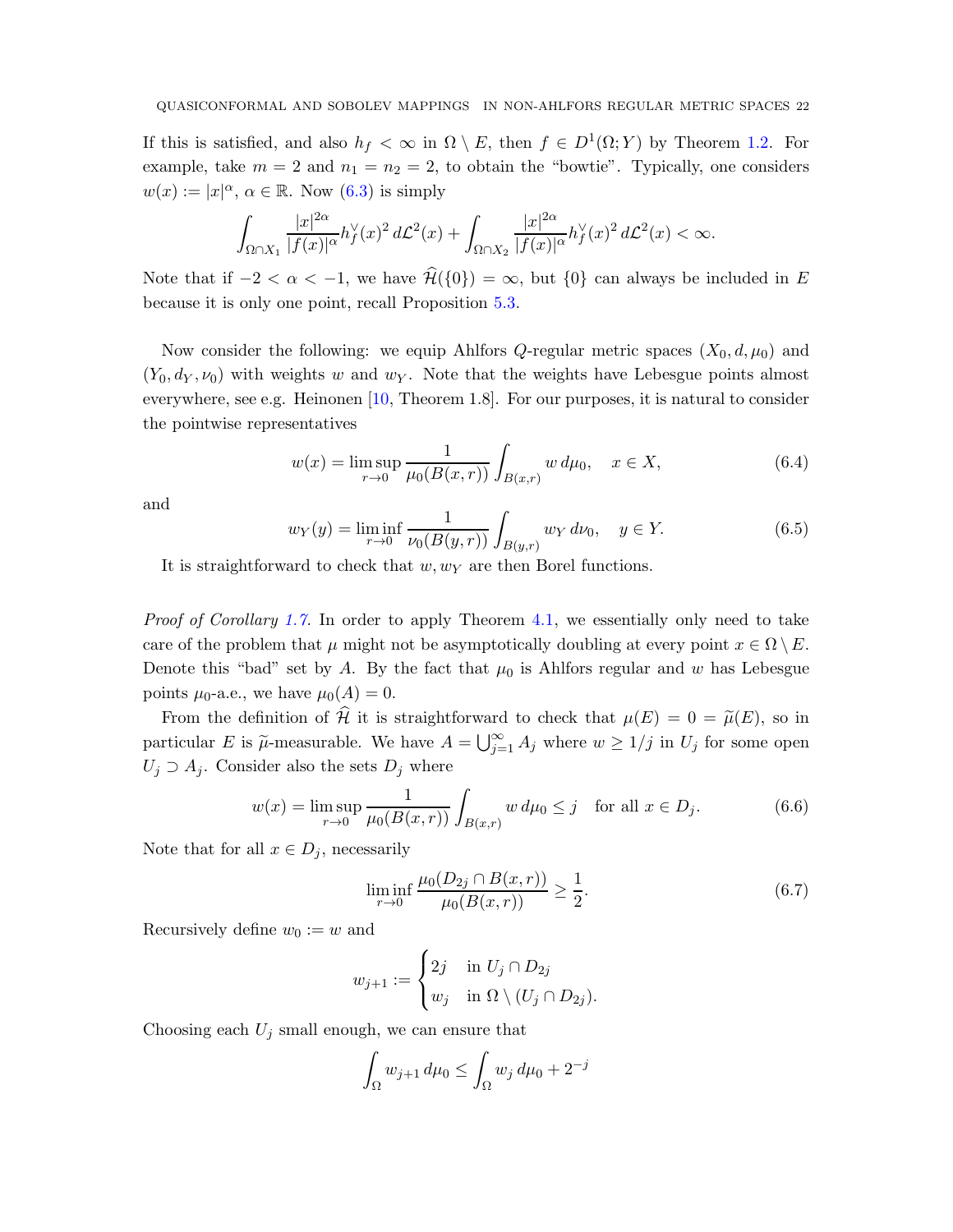as well as

$$
\int_{\Omega} \left( \frac{[w_{j+1}(\cdot)h'_f(\cdot)]^Q}{w_Y(f(\cdot))} \right)^{1/(Q-1)} d\mu_0 \le \int_{\Omega} \left( \frac{[w_j(\cdot)h'_f(\cdot)]^Q}{w_Y(f(\cdot))} \right)^{1/(Q-1)} d\mu_0 + 2^{-j}.
$$

Noting that  $w_j$  is an increasing sequence, at the limit we can define a weight function  $\tilde{w} := \lim_{j \to \infty} w_j$  a.e., and then we can take the pointwise representative

$$
\widetilde{w}(x) = \limsup_{r \to 0} \frac{1}{\mu_0(B(x,r))} \int_{B(x,r)} \widetilde{w} \, d\mu_0, \quad x \in X.
$$

By monotone convergence, we still have  $\widetilde{w} \in L^1(\Omega, \mu_0)$  and

$$
\left(\frac{[\widetilde{w}(\cdot)h_f^{\vee}(\cdot)]^Q}{w_Y(f(\cdot))}\right)^{1/(Q-1)} \in L^1(\Omega, \mu_0) \text{ and so } \left(\frac{\widetilde{w}(\cdot)h_f^{\vee}(\cdot)^Q}{w_Y(f(\cdot))}\right)^{1/(Q-1)} \in L^1(\Omega, \widetilde{\mu}).
$$

Let  $d\widetilde{\mu} := \widetilde{w} d\mu_0$ ; then  $\mu \leq \widetilde{\mu} \ll \mu$ . Now for every  $x \in U_j \cap D_j$ , by  $(6.7)$  we have

$$
\liminf_{r \to 0} \frac{\widetilde{\mu}(B(x,r))}{\mu_0(B(x,r))} \ge \liminf_{r \to 0} \frac{2j\mu_0(D_{2j} \cap B(x,r))}{\mu_0(B(x,r))} \ge j.
$$

Now for every  $x \in A_j \cap D_j$  we have

$$
\limsup_{r \to 0} \frac{\mu(B(x, 20r))}{\widetilde{\mu}(B(x, r))} \le \limsup_{r \to 0} \frac{1}{j\mu_0(B(x, r))} \int_{B(x, 20r)} w \, d\mu_0 \le 20^Q C_A^2
$$

by [\(6.6\)](#page-21-3), where  $C_A \geq 1$  is the Ahlfors regularity constant of  $X_0$  and  $Y_0$ . Since  $A =$  $\bigcup_{j=1}^{\infty} A_j \cap D_j$ , we have the above for all  $x \in A$  and then in fact for all  $x \in \Omega \setminus E$ . By making w<sub>Y</sub> larger if necessary, we can assume that  $w_Y > 0$  in  $f(\Omega)$ , such that still  $\nu(f(\Omega)) < \infty$ . Now we can choose  $R(x)$  in Theorem [4.1](#page-8-0) to be  $2C_A^2 \tilde{w}(x)/w_Y(f(x))$ , for all  $x \in \Omega$ . Thus Theorem [4.1](#page-8-0) combined with Proposition [5.3](#page-19-0) gives the conclusion.

As we have already seen, our results enable equipping the space  $X$  with various weights. However, Corollary [1.7](#page-3-0) is especially flexible when applied to weights in the space  $Y$ . In this case, we can obtain results that seem to be new already in unweighted Euclidean spaces, as in the following example.

<span id="page-22-0"></span>**Example 6.8.** Consider the square  $\Omega := (-1,1) \times (-1,1)$  on the unweighted plane X =  $Y = \mathbb{R}^2$ . Let  $1 < b < \infty$  and consider the homeomorphism  $f: \Omega \to \Omega$ 

$$
f(x_1, x_2) := \begin{cases} (x_1, x_2^b), & x_2 \ge 0, \\ (x_1, -|x_2|^b), & x_2 \le 0. \end{cases}
$$

Essentially, f maps squares centered at the origin to rectangles that become thinner and thinner near the origin.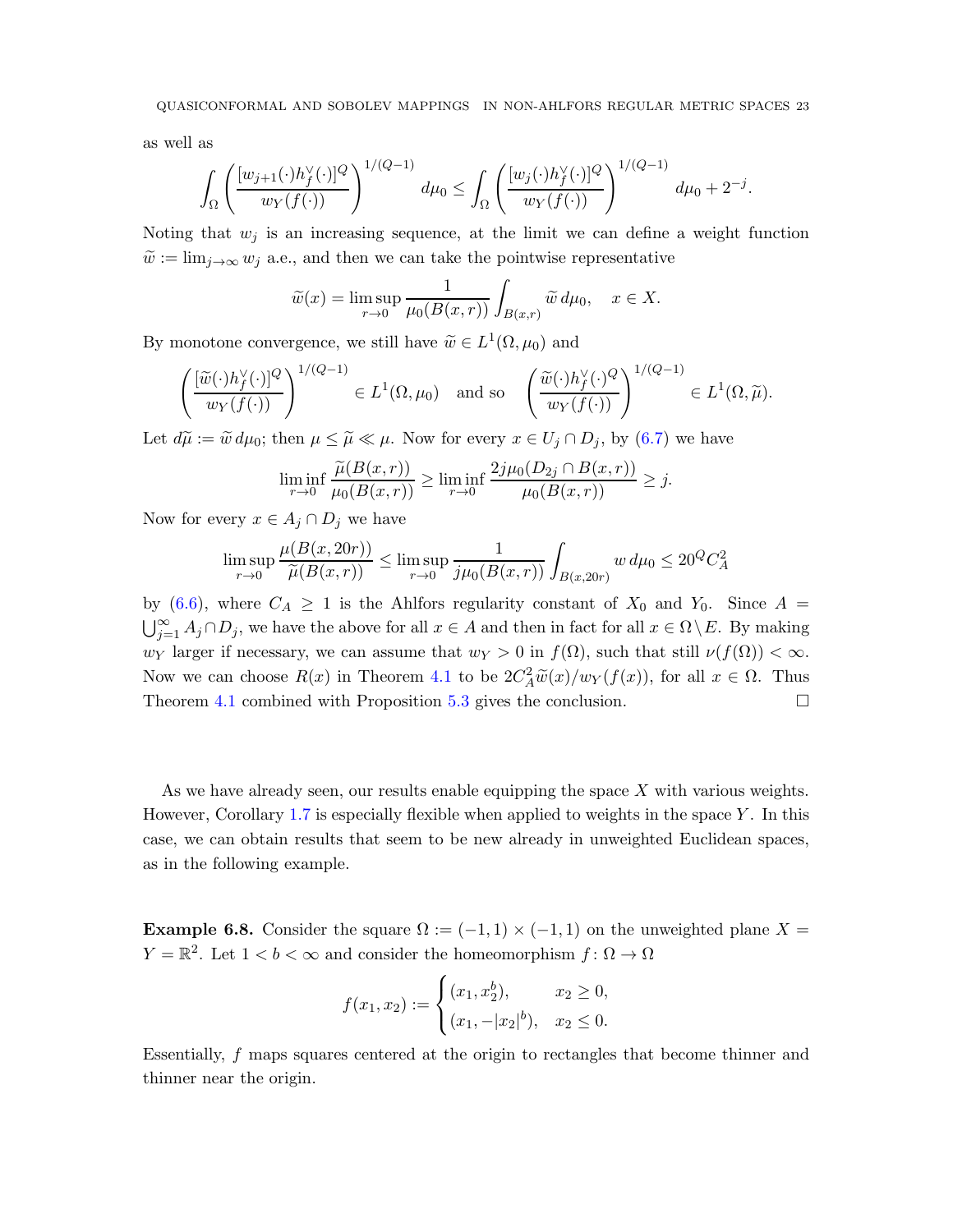#### <span id="page-23-1"></span>QUASICONFORMAL AND SOBOLEV MAPPINGS IN NON-AHLFORS REGULAR METRIC SPACES 24

By symmetry, it will be enough to study the behavior of f in the unit square  $S :=$  $(0, 1) \times (0, 1)$ . There we have

$$
Df(x_1, x_2) = \begin{bmatrix} 1 & 0 \\ 0 & bx_2^{b-1} \end{bmatrix}
$$

and so

$$
|Df| = \sqrt{(1 + (bx_2^{b-1})^2)} \le 1 + bx_2^{b-1},
$$

so that  $Df \in L^1(S)$  and then in fact  $Df \in L^1(\Omega)$  and  $f \in N^{1,1}(\Omega;\Omega)$ .

Clearly f maps a small square centered at  $(x_1, x_2) \in S$  with side length  $\varepsilon$  to a rectangle centered at  $f(x_1, x_2)$  and with side lengths  $\varepsilon$  and  $bx_2^{b-1}\varepsilon + o(\varepsilon)$ . This means that

$$
h_f(x_1, x_2) = b^{-1} x_2^{1-b}
$$
 in  $S_1 := \{(x_1, x_2) \in S : x_2 \le b^{1/(1-b)}\}$ 

and

$$
h_f(x_1, x_2) = bx_2^{b-1}
$$
 in  $S_2 := \{(x_1, x_2) \in S : x_2 \ge b^{1/(1-b)}\}.$ 

Of these two sets,  $S_1$  is the relevant one for us, since it contains a neighborhood of the  $x_1$ -axis in S.

Obviously the plane is an Ahlfors Q-regular space with  $Q = 2$ , and so

$$
h_f^{Q/(Q-1)}(x_1, x_2) = h_f^2(x_1, x_2) = b^{-2} x_2^{2-2b}
$$

for  $(x_1, x_2) \in S_1$ , which is not in  $L^1(S_1)$  when  $b \geq 3/2$ . Thus  $h_f$  is not in  $L^{Q/(Q-1)}(\Omega)$ , and so Williams [\[22,](#page-26-4) Corollary 1.3] does not give  $f \in N^{1,1}(\Omega; \Omega)$ .

In this classical setting a sharper result exists: in Koskela–Rogovin [\[18,](#page-26-3) Corollary 1.3] the condition is  $H_f \in L^1(\Omega)$ ; the definition of  $H_f$  was given in [\(1.1\)](#page-0-0) but note that in this example we have  $h_f = H_f$ . However, now  $h_f \notin L^1(S_1)$  when  $b \geq 2$ .

On the other hand, we can equip Y with the weight  $w_Y(y_1, y_2) = |y_2|^u$ ,  $-1 < u < 0$ . Now for  $(x_1, x_2) \in \Omega$ ,

$$
w_Y(f(x)) = ||x_2|^b|^u = |x_2|^{bu},
$$

and so in  $S_1$ ,

<span id="page-23-0"></span>
$$
\left(\frac{h_f(x_1, x_2)^Q}{w_f(f(x_1, x_2))}\right)^{1/(Q-1)} = b^{-2}x_2^{2-2b}x_2^{-bu},\tag{6.9}
$$

which is in  $L^1(S_1)$  if  $b < 3/(2+u)$ . Varying  $-1 < u < 0$ , we conclude that  $b < 3$  is required. Since  $S_1$  contains a neighborhood of the  $x_1$ -axis in S, clearly the left-hand side of [\(6.9\)](#page-23-0) is then in  $L^1(S)$ , and then by symmetry in  $L^1(\Omega)$ . Moreover,  $h_f < \infty$  in  $\Omega \setminus E$  with E consisting of the x<sub>1</sub>-axis intersected with  $\Omega$ , so that E obviously has finite  $\widehat{\mathcal{H}}$ -measure  $(\widehat{\mathcal{H}})$  being comparable to the 1-dimensional Hausdorff measure). Thus Corollary [1.7](#page-3-0) implies that  $f \in N^{1,1}(\Omega; \Omega)$ .

Hence, we were able to detect that  $f \in N^{1,1}(\Omega;\Omega)$  also in the case  $b \in [2,3)$ , which was not indicated by any of the previous results, to the best of our knowledge. This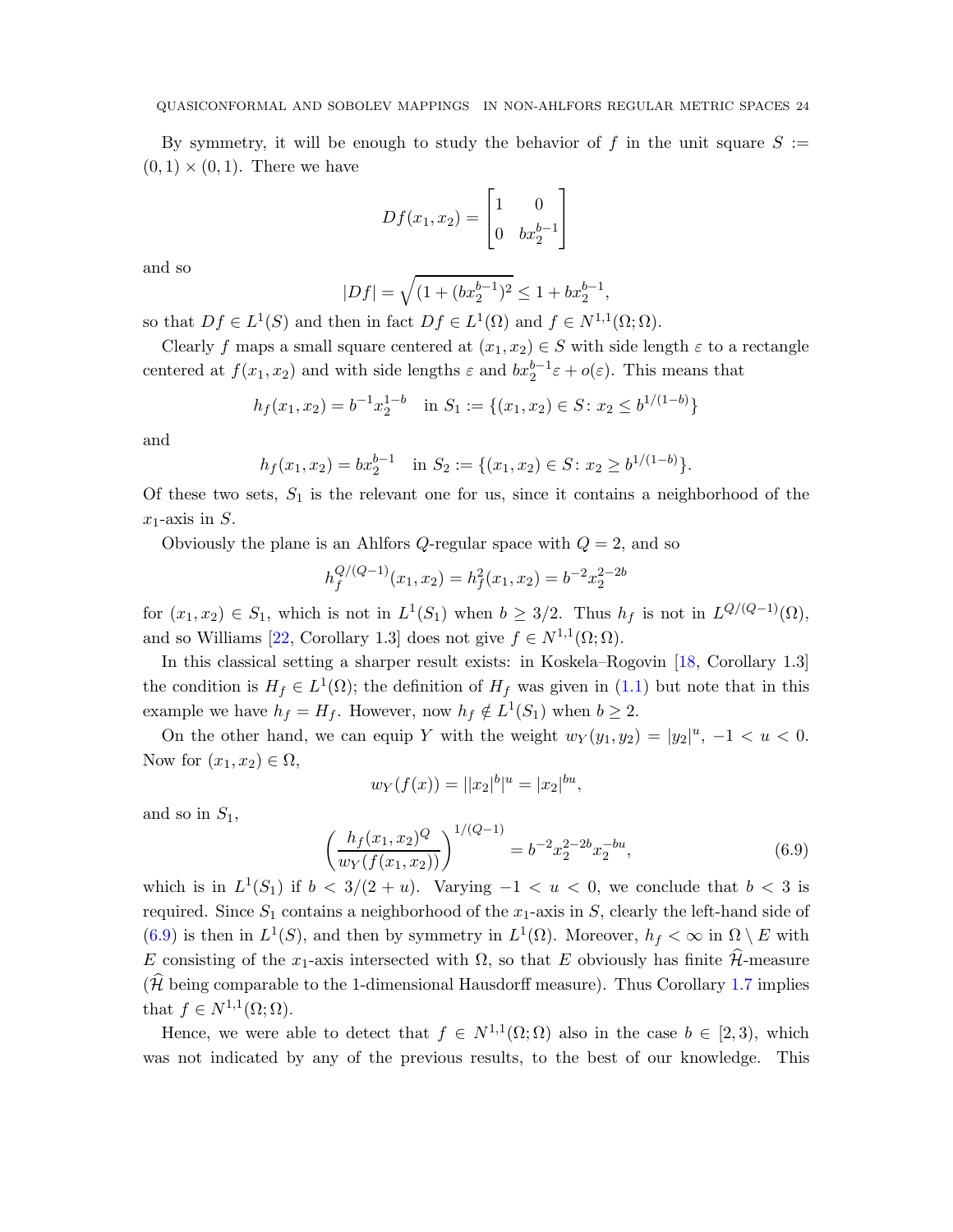<span id="page-24-1"></span>improvement seems quite unexpected since the Euclidean theory appeared rather complete: Kallunki–Martio [\[16\]](#page-26-2) give an example of a mapping  $f: \mathbb{R}^2 \to \mathbb{R}^2$  for which  $H_f \in L^s_{loc}(\mathbb{R}^2)$ for all  $0 < s < 1$ , but  $f \notin N^{1,1}_{loc}(\mathbb{R}^2;\mathbb{R}^2)$ . Thus the condition  $H_f \in L^1_{loc}(\mathbb{R}^2)$  is known to be sharp in the range of integrability exponents.

**Remark 6.10.** In quasiconformal theory, one is often interested in whether  $f \in N^{1,Q}(\Omega; Y)$ . Equipping  $Y$  with weights is likely to prove useful for this question also, but establishing  $N^{1,Q}$ -regularity requires different methods from ours and probably more assumptions on the space X, so in the current paper we only consider the case  $p = 1$ .

In many previous works including Balogh–Koskela–Rogovin [\[3\]](#page-25-3), the stronger assumption  $h_f \in L^{\infty}(X)$  is made, instead of only  $h_f \in L^{Q/(Q-1)}_{loc}(X)$ . In such a setting, we can obtain for example the following result.

<span id="page-24-0"></span>Corollary 6.11. Let  $(X_0, d, \mu_0)$  and  $(Y, d_Y, \nu)$  be Ahlfors Q-regular spaces, with  $Q > 1$ . Let X be the same metric space as  $X_0$ , but equipped with the weighted measure  $d\mu := w d\mu_0$ , with the weight w represented by [\(6.4\)](#page-21-0). Let  $\Omega \subset X$  be open and bounded and let  $f : \Omega \to Y$ be injective and continuous with  $\nu(f(\Omega)) < \infty$ . Suppose  $E \subset \Omega$  is the disjoint union of a countable set  $E_1$  and a set  $E_2$  with  $\sigma$ -finite  $\mathcal{H}^{Q-1}$ -measure, and that  $w < \infty$  in  $\Omega \setminus E_1$  and  $h_f < \infty$  in  $\Omega \setminus E$ , and  $w \in L^{1/(Q-1)}(\Omega, \mu_0)$  and  $h_f \in L^{\infty}(\Omega)$ . Then  $f \in D^1(\Omega; Y)$ .

Theorem 1.1 of [\[3\]](#page-25-3) is essentially the above with  $w \equiv 1$ . We instead show that very general weights w are allowed: the restrictions are that w can only have countable many singularities (where  $w = \infty$ ) and it needs to be  $1/(Q-1)$ -integrable.

*Proof.* By replacing w with  $w + 1$ , we can assume that w is bounded away from zero; note that if  $f \in D^1(\Omega; Y)$  with respect to a larger weight, then also  $f \in D^1(\Omega; Y)$  with respect to the original weight. We need to show that  $E_2$  has  $\sigma$ -finite  $\widehat{\mathcal{H}}$ -measure. It is enough to do this for a subset of  $E_2$  with finite  $\mathcal{H}^{Q-1}$ -measure and so we can assume that  $\mathcal{H}^{Q-1}(E_2) < \infty$ . Let

$$
A_j := \Big\{ x \in E_2 \colon \sup_{0 < r \le 1/j} \frac{1}{\mu_0(B(x, r))} \int_{B(x, r)} w \, d\mu_0 < j \Big\},\
$$

and note that  $E_2 = \bigcup_{j=1}^{\infty} A_j$ . It is then enough to show that a fixed  $A_j$  has finite  $\widehat{\mathcal{H}}$ measure. Let  $0 < \delta < 1/(2j)$ . We find a covering  $\{B_l = B(x_l, r_l)\}_{l=1}^{\infty}$  of  $A_j$  with  $r_l \le \delta/2$ and

$$
\sum_{l=1}^{\infty} r_l^{Q-1} \le \mathcal{H}^{Q-1}(A_j) + 1 < \infty.
$$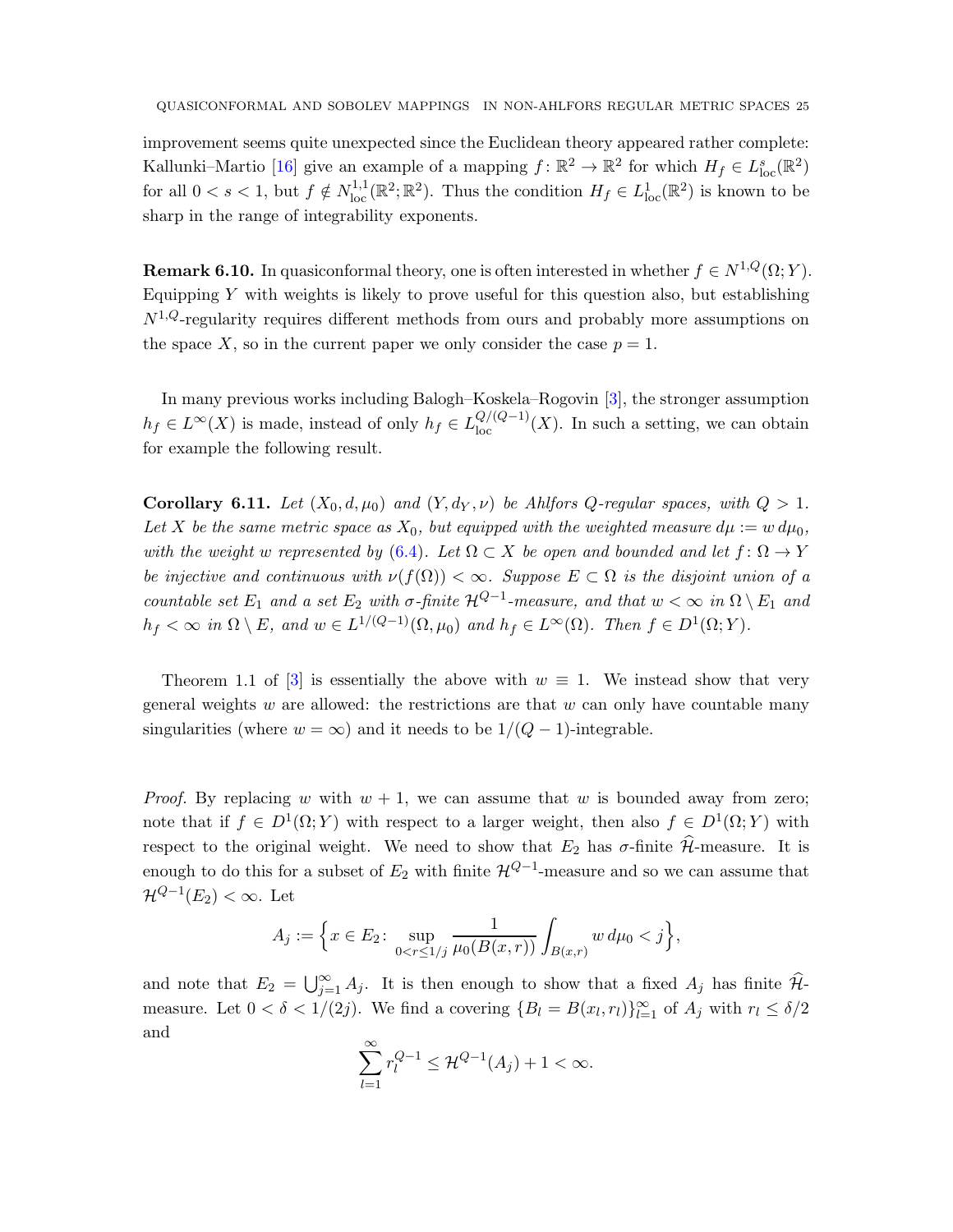For every  $B_l$ , we can assume there is a point  $y_l \in B_l \cap A_j$ . Now the balls  $B(y_l, 2r_l)$  cover  $A_i$  and so by Definition [5.1](#page-17-1) of  $\mathcal{H}$ , we get

$$
\widehat{\mathcal{H}}_{\delta}(A_j) \le \sum_{l=1}^{\infty} \frac{\mu(B(y_l, 4r_l))}{2r_l} \le j \sum_{l=1}^{\infty} \frac{\mu_0(B(y_l, 4r_l))}{2r_l} \le j C_A 4^Q \sum_{l=1}^{\infty} r_l^{Q-1}
$$
  

$$
\le j C_A 4^Q (\mathcal{H}^{Q-1}(A_j) + 1),
$$

where  $C_A \geq 1$  is the Ahlfors regularity constant. Letting  $\delta \to 0$ , we get  $\mathcal{H}(A_i) < \infty$  and so by the above, we conclude that  $E_2$  has  $\sigma$ -finite  $\hat{\mathcal{H}}$ -measure. Now Corollary [1.7](#page-3-0) implies the result.  $\Box$ 

#### **REFERENCES**

- <span id="page-25-9"></span>[1] L. Ambrosio, N. Fusco, and D. Pallara, Functions of bounded variation and free discontinuity problems. Oxford Mathematical Monographs. The Clarendon Press, Oxford University Press, New York, 2000. xviii+434 pp. [6](#page-5-6)
- <span id="page-25-3"></span><span id="page-25-2"></span>[2] Z. Balogh and P. Koskela, Quasiconformality, quasisymmetry, and removability in Loewner spaces. With an appendix by Jussi Väisälä. Duke Math. J.  $101$  $101$  (2000), no. 3, 554–577. 1
- <span id="page-25-7"></span>[3] Z. Balogh, P. Koskela, and S. Rogovin, *Absolute continuity of quasiconformal mappings on curves*, Geom. Funct. Anal. 17 (2007), no. 3, 645–664. [2,](#page-1-2) [3,](#page-2-0) [4,](#page-3-2) [9,](#page-8-3) [18,](#page-17-2) [19,](#page-18-1) [20,](#page-19-1) [25](#page-24-1)
- <span id="page-25-10"></span>[4] A. Beurling and L. Ahlfors, The boundary correspondence under quasiconformal mappings, Acta Math. 96 (1956), 125–142. [3](#page-2-0)
- <span id="page-25-12"></span>[5] A. Björn and J. Björn, *Nonlinear potential theory on metric spaces*, EMS Tracts in Mathematics, 1[7](#page-6-4). European Mathematical Society (EMS), Zürich,  $2011$ .  $xii+403$  pp. [6,](#page-5-6) 7
- [6] E. Durand-Cartagena, S. Eriksson-Bique, R. Korte, and N. Shanmugalingam, Equivalence of two BV classes of functions in metric spaces, and existence of a Semmes family of curves under a 1-Poincaré inequality, Adv. Calc. Var. 14 (2021), no. 2, 231-245. [7](#page-6-4)
- <span id="page-25-1"></span><span id="page-25-0"></span>[7] F. W. Gehring, Rings and quasiconformal mappings in space, Trans. Amer. Math. Soc. 103 (1962), 353–393. [1](#page-0-1)
- <span id="page-25-8"></span>[8] F. W. Gehring, The L<sup>p</sup>-integrability of the partial derivatives of a quasiconformal mapping, Acta Math. 130 (1973), 265-277. [1](#page-0-1)
- [9] P. Hajlasz, Sobolev spaces on metric-measure spaces. Heat kernels and analysis on manifolds, graphs, and metric spaces, (Paris, 2002), 173–218, Contemp. Math., 338, Amer. Math. Soc., Providence, RI, 2003. [5](#page-4-0)
- <span id="page-25-13"></span><span id="page-25-4"></span>[10] J. Heinonen, Lectures on analysis on metric spaces, Universitext. Springer-Verlag, New York, 2001. x+140 pp. [22](#page-21-4)
- <span id="page-25-5"></span>[11] J. Heinonen and P. Koskela, Definitions of quasiconformality, Invent. Math. 120 (1995), no. 1, 61–79. [2](#page-1-2)
- <span id="page-25-6"></span>[12] J. Heinonen and P. Koskela, Quasiconformal maps in metric spaces with controlled geometry, Acta Math. 181 (1998), no. 1, 1–61. [2](#page-1-2)
- <span id="page-25-11"></span>[13] J. Heinonen, P. Koskela, N. Shanmugalingam, and J. Tyson, Sobolev classes of Banach spacevalued functions and quasiconformal mappings, J. Anal. Math. 85 (2001), 87–139. [2](#page-1-2)
- [14] J. Heinonen, P. Koskela, N. Shanmugalingam, and J. Tyson, Sobolev spaces on metric measure spaces., An approach based on upper gradients. New Mathematical Monographs, 27. Cambridge University Press, Cambridge, 2015. xii+434 pp. [6,](#page-5-6) [15](#page-14-2)